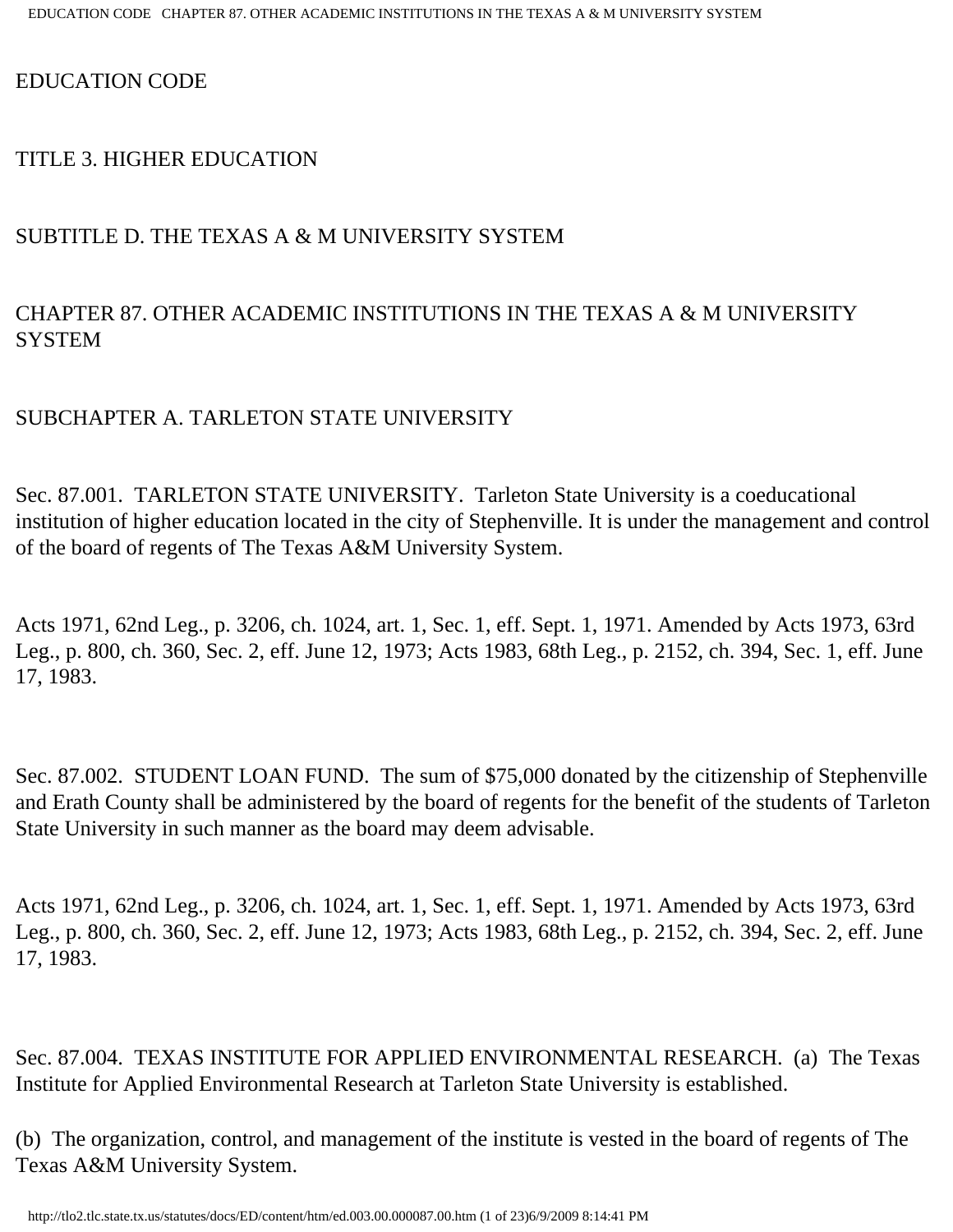(c) The board of regents shall approve the employment of personnel by and the operating budget of the institute. An employee of the institute is an employee of Tarleton State University.

(d) The institute shall:

(1) conduct applied research on environmental issues that have public policy implications;

(2) provide a setting for environmental studies that focus on the interface between government and the private sector;

(3) provide national leadership on emerging environmental policy; and

(4) establish interdisciplinary programs or partnerships with public or private institutions of higher education, governmental agencies, or private entities to develop and implement new policies, technology, strategies, relationships, and sources of funding.

(e) The institute may cooperate or contract with a public or private entity to perform the duties of the institute.

(f) The board of regents may accept gifts and grants from a public or private source for the benefit of the institute.

Added by Acts 1991, 72nd Leg., ch. 270, Sec. 1, eff. June 5, 1991.

### SUBCHAPTER B. PRAIRIE VIEW A&M UNIVERSITY

Sec. 87.101. PRAIRIE VIEW A & M UNIVERSITY. Prairie View A & M University is a coeducational institution of higher education located at Prairie View, in Waller County.

Acts 1971, 62nd Leg., p. 3206, ch. 1024, art. 1, Sec. 1, eff. Sept. 1, 1971. Amended by Acts 1973, 63rd Leg., p. 580, ch. 249, Sec. 2, eff. Aug. 27, 1973.

Sec. 87.102. GOVERNING BOARD. The university is under the control and supervision of the board of directors of The Texas A & M University System. The board has the same powers and duties with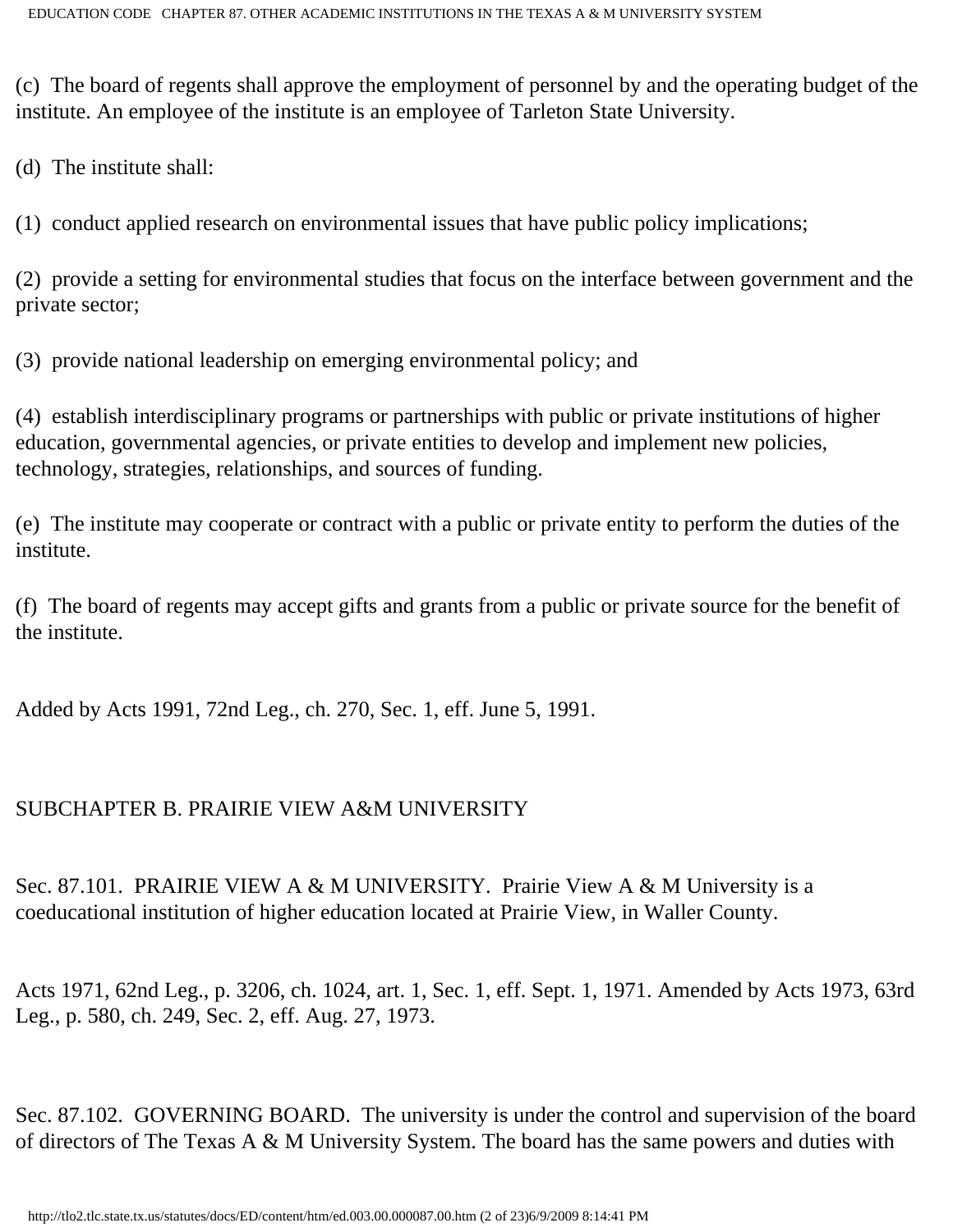respect to this university as are conferred on it by statute with respect to Texas A & M University.

Acts 1971, 62nd Leg., p. 3206, ch. 1024, art. 1, Sec. 1, eff. Sept. 1, 1971. Amended by Acts 1973, 63rd Leg., p. 580, ch. 249, Sec. 2, eff. Aug. 27, 1973.

Sec. 87.103. CERTAIN LAND IN WALLER COUNTY UNDER CONTROL OF BOARD. (a) The 110 acres, more or less, of land in Waller County near Prairie View A & M University, but not adjoining its campus, conveyed as a gift to the Governor of the State of Texas when the site for then Prairie View Normal and Industrial College was purchased, is placed under the control and supervision of the Board of Directors of The Texas A & M University System for the use and benefit of Prairie View A & M University.

(b) The land is described in the deed of record in Record Book 3, pages 496, 497, and 498 of the records of the County Clerk of Waller County as being 110 acres of land off a 320-acre survey patented to the heirs of Solomon Smith No. 276, Vol. 11, the said 110 acres lying on the south side of said 320-acre survey and adjoining the Law Survey and is described by metes and bounds in Decree of Partition in District Court of Austin County in Matters Probate between Helen M. Kirby and the estate of Jared E. Kirby, deceased.

(c) The board of directors is authorized to lease the land for oil, gas, sulphur, and other mineral development under existing law applicable to other lands under its control and supervision and to apply the proceeds from such lease to the use and benefit of Prairie View A & M University.

Added by Acts 1975, 64th Leg., p. 570, ch. 229, Sec. 1, eff. May 20, 1975.

Sec. 87.104. PURPOSE OF THE UNIVERSITY. In addition to its designation as a statewide general purpose institution of higher education and its designation as a land-grant institution, Prairie View A&M University is designated as a statewide special purpose institution of higher education for instruction, research, and public service programs dedicated to:

(1) enabling students of diverse economic, ethnic, and cultural backgrounds to realize their full potential;

(2) assisting small and medium-sized communities to achieve their optimal growth and development; and

(3) assisting small and medium-sized agricultural, business, and industrial enterprises to manage their growth and development effectively.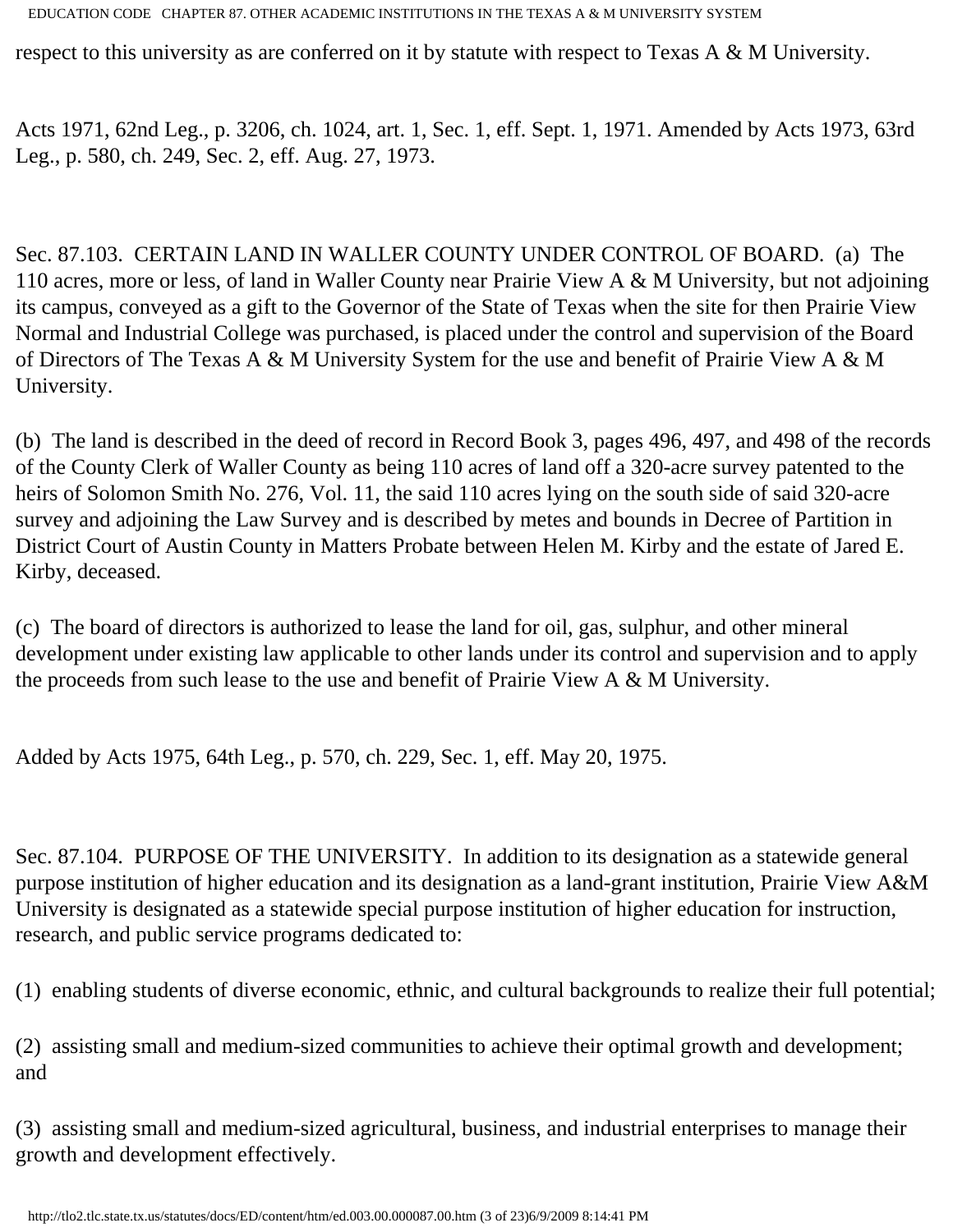Added by Acts 1981, 67th Leg., p. 3040, ch. 795, Sec. 1, eff. June 17, 1981. Amended by Acts 2001, 77th Leg., ch. 47, Sec. 1, eff. May 3, 2001.

Sec. 87.105. CENTER FOR THE STUDY AND PREVENTION OF JUVENILE CRIME AND DELINQUENCY. (a) The Center for the Study and Prevention of Juvenile Crime and Delinquency is established at Prairie View A&M University.

(b) The organization, control, and management of the center is vested in the board of regents of The Texas A&M University System.

(c) The board of regents shall approve the employment of personnel by and the operating budget of the center. An employee of the center is an employee of Prairie View A&M University.

(d) The center may:

(1) conduct, coordinate, collect, and evaluate research in all areas relating to juvenile crime and delinquency;

(2) provide a setting for educational programs relating to juvenile crime and delinquency, including degree programs at Prairie View A&M University and other educational programs such as continuing education and in-service training for criminal justice and social service professionals;

(3) serve as a state and national resource for information on juvenile crime and delinquency; and

(4) in connection with its research and educational programs:

(A) develop programs, policies, and strategies to address juvenile crime and delinquency and related social problems; and

(B) create partnerships, collaborative efforts, or outreach, public service, or technical assistance programs to assist communities, governmental agencies, or private entities to implement programs, policies, and strategies that address juvenile crime and delinquency and related social problems.

(e) The center may enter into a cooperative agreement or contract with a public or private entity to perform the duties of the center.

(f) The board of regents may accept gifts and grants from a public or private source for the benefit of the center.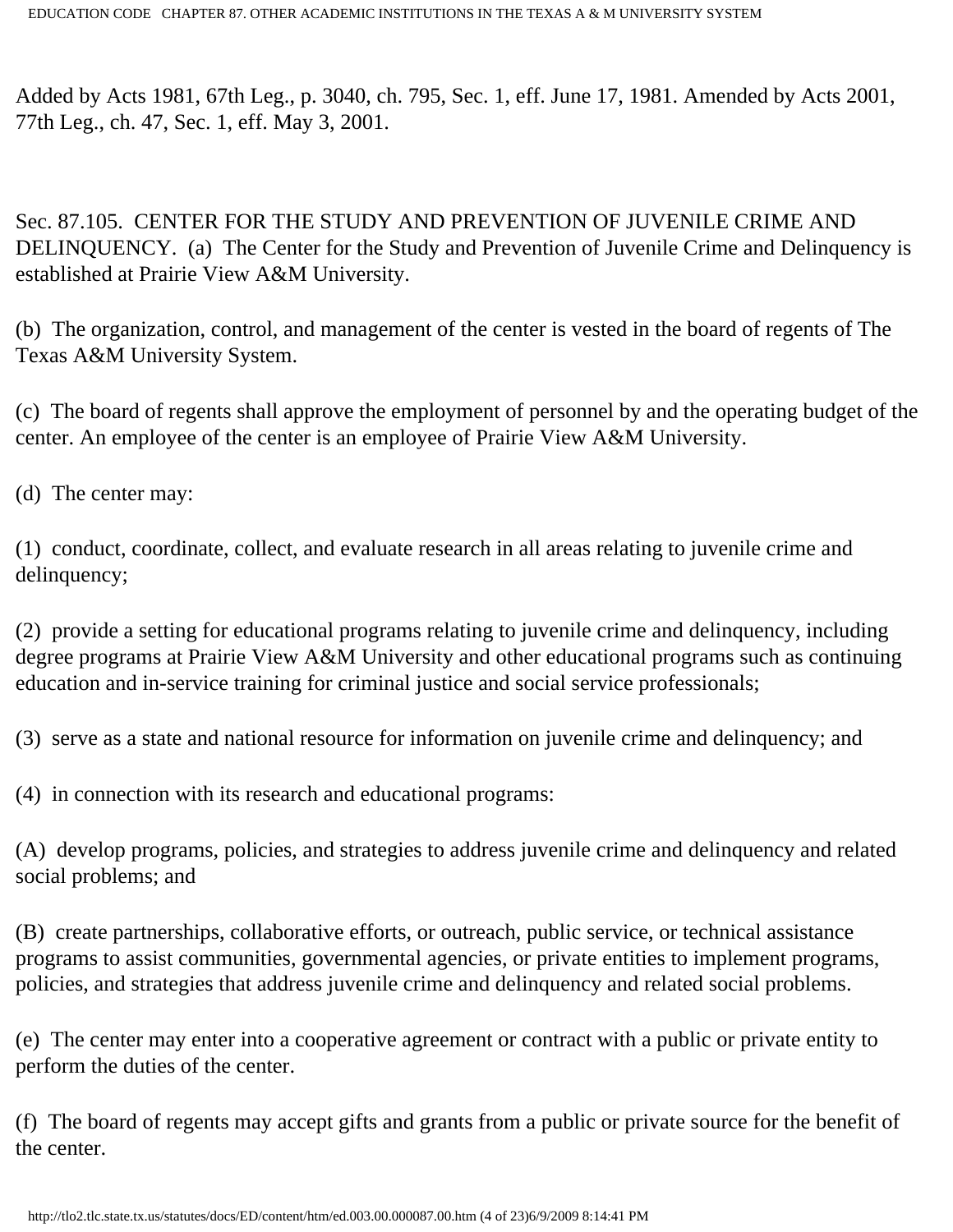(g) Establishment of the center is subject to the availability of funds for that purpose.

Added by Acts 1997, 75th Leg., ch. 1086, Sec. 45, eff. Sept. 1, 1997.

Sec. 87.106. INSTITUTE FOR PRESERVATION OF HISTORY AND CULTURE. (a) The board of regents of The Texas A&M University System shall establish at Prairie View A&M University an institute for the preservation of Texas and American history and culture.

(b) The organization, control, and management of the institute is vested in the board of regents.

(c) The employment of personnel by and the operating budget of the institute are subject to the approval of the board of regents. An employee of the institute is an employee of Prairie View A&M University.

(d) The mission of the institute is to collect, preserve, study, and make available for research information, records, documents, artifacts, and other items relating to Texas history and culture and to the history and culture of the United States and the Americas as that history and culture relates to Texas. The institute shall give special emphasis to collecting, preserving, and studying information and items relating to the role and contributions of African Americans to Texas history and culture, including:

(1) the history of African-American education in Texas;

(2) the contributions of African Americans to military history; and

(3) the role and contributions of African Americans in the settlement, development, and culture of Texas, including in the areas of government, agriculture, science and industry, labor and demography, business, nursing and medicine, public health, architecture and engineering, the professions, sports, and the arts.

(e) Consistent with its mission, the institute may:

(1) establish and operate a museum, archives, automated systems for data access and retrieval, or similar facilities; and

(2) operate educational and awareness programs, particularly for students in public education.

(f) The board of regents or the university may solicit and accept gifts and grants from a public or private source for the benefit of the institute.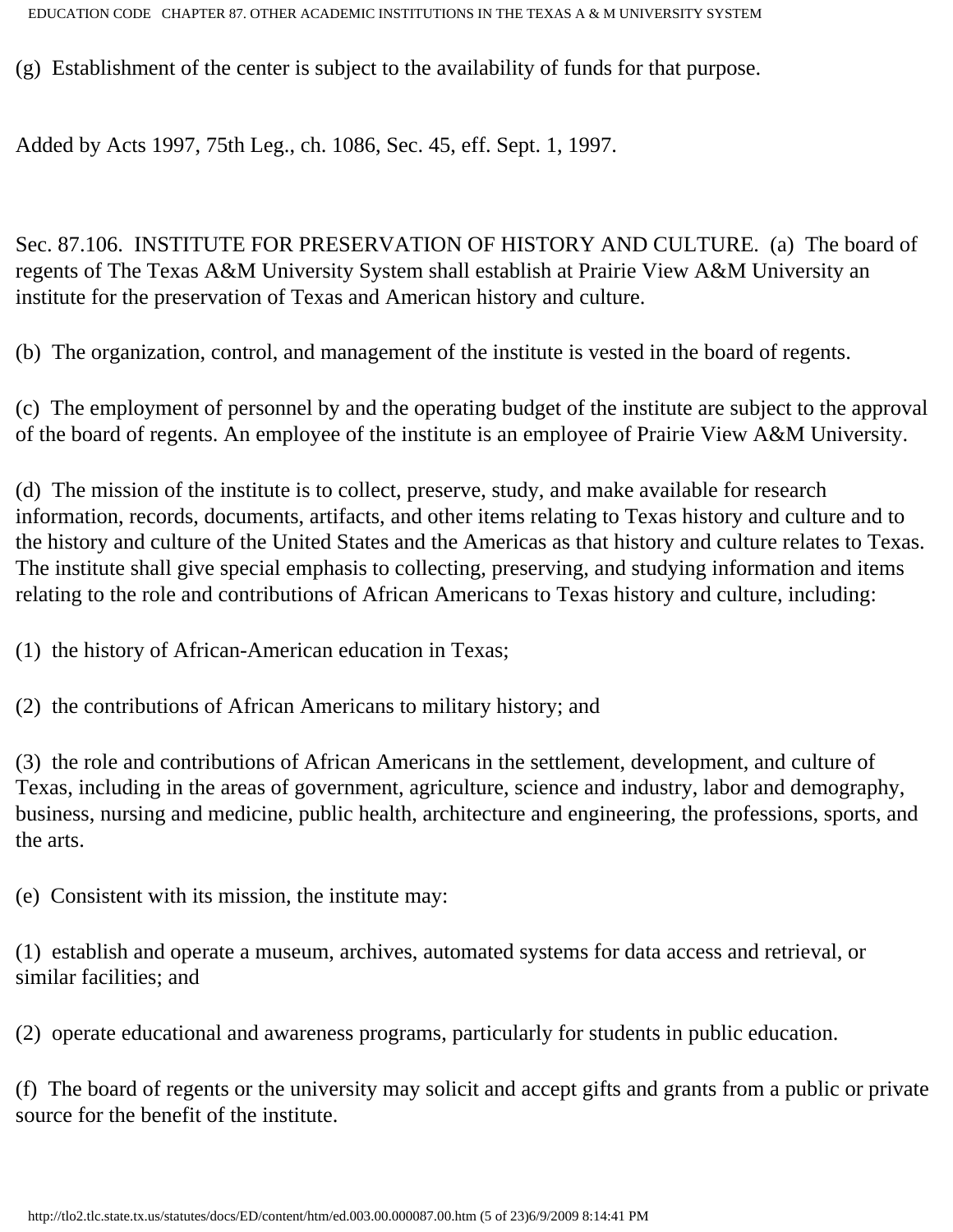Added by Acts 1999, 76th Leg., ch. 317, Sec. 1, eff. May 29, 1999.

Sec. 87.107. CENTER FOR RELATIONSHIP VIOLENCE PREVENTION AND INTERVENTION. (a) The Center for Relationship Violence Prevention and Intervention is established at Prairie View A&M University.

(b) The organization, control, and management of the center is vested in the board of regents of The Texas A&M University System.

(c) The board of regents shall approve the employment of personnel by and the operating budget of the center. An employee of the center is an employee of Prairie View A&M University.

(d) The center may:

(1) provide services to victims and perpetrators of relationship violence;

(2) serve as a shelter for victims of relationship violence in Waller County and surrounding communities;

- (3) conduct, coordinate, collect, and evaluate research in all areas relating to relationship violence;
- (4) provide a setting for educational programs relating to relationship violence, including:
- (A) educational programs for students; and
- (B) continuing education and training programs for campus personnel;
- (5) serve as a state and national resource for information on relationship violence; and
- (6) in connection with its research and educational programs:

(A) develop programs, policies, and strategies to address relationship violence and related social problems; and

(B) create partnerships, collaborative efforts, or outreach, public service, or technical assistance programs to assist communities, governmental agencies, or private entities to implement programs, policies, and strategies addressing relationship violence and related social problems.

(e) The center may enter into a cooperative agreement or contract with a public or private entity to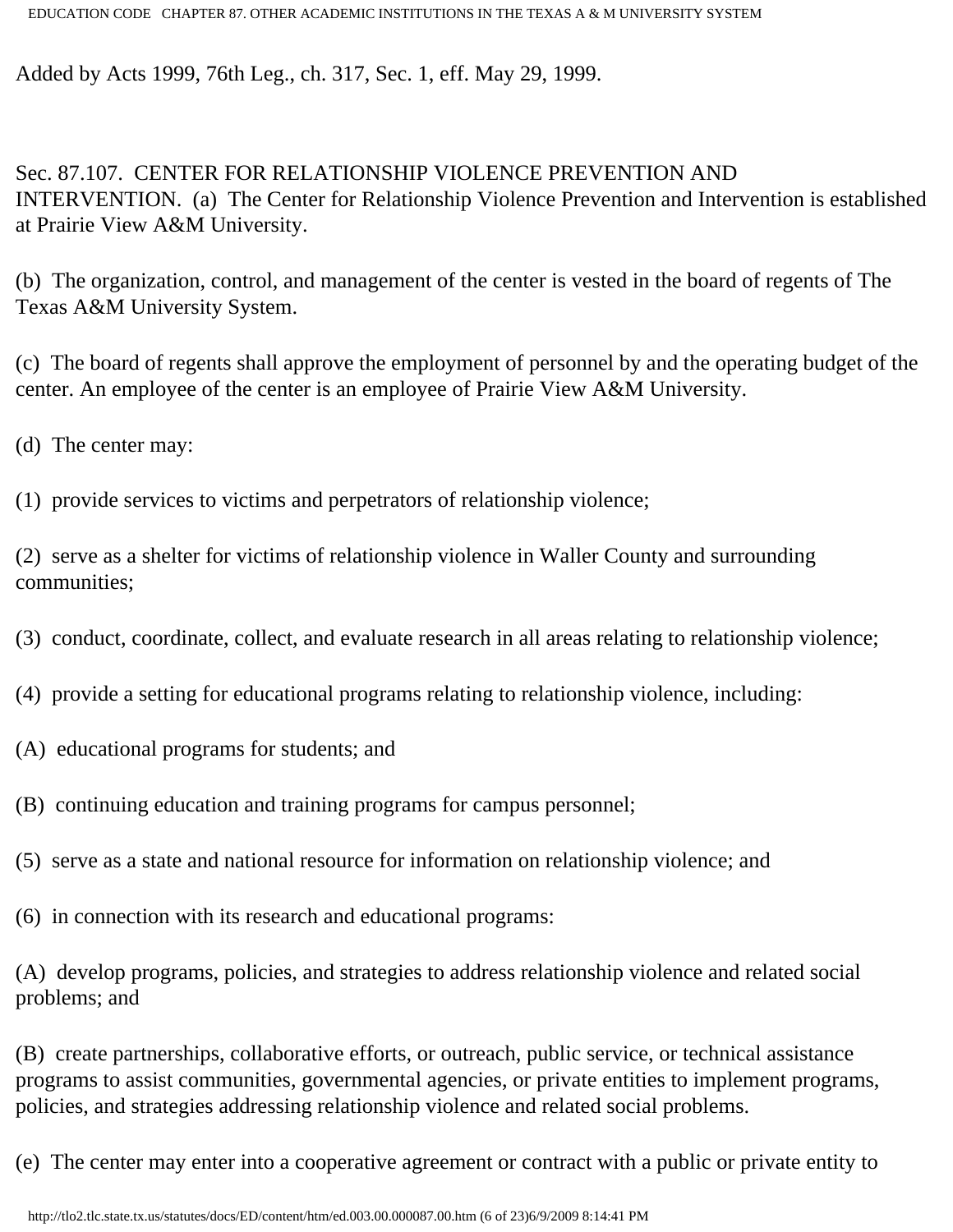perform the duties of the center.

(f) The board of regents may accept gifts and grants from a public or private source for the benefit of the center.

(g) Establishment of the center is subject to the availability of federal funding or other funding for that purpose. The board of regents may not use legislative appropriations, other than any gifts or grants subject to appropriation, to establish or operate the center.

Added by Acts 2001, 77th Leg., ch. 369, Sec. 1, eff. Sept. 1, 2001.

Sec. 87.108. PRAIRIE VIEW A&M UNDERGRADUATE MEDICAL ACADEMY. (a) The Prairie View A&M Undergraduate Medical Academy is established at Prairie View A&M University.

(b) The organization, control, and management of the academy is vested in the board of regents of The Texas A&M University System.

(c) The employment of personnel by and the operating budget of the institute are subject to the approval of the board of regents. An employee of the academy is an employee of Prairie View A&M University.

(d) The primary purpose of the academy is to prepare students for medical school.

(e) A student is eligible to apply for admission into the academy if the student:

(1) is enrolled in Prairie View A&M University with a major that requires completion of the prescribed core of basic science and mathematics courses needed as a foundation preparation for gaining admission into medical study at an accredited medical school in the United States;

(2) has completed at least one year of undergraduate college-level or university-level courses approved by the academy;

(3) has demonstrated interest in a medical career; and

(4) has met the academic achievement standards established for the academy by the academy's admissions committee in the student's undergraduate courses.

(f) The academy shall provide:

(1) academic and career counseling for academy students;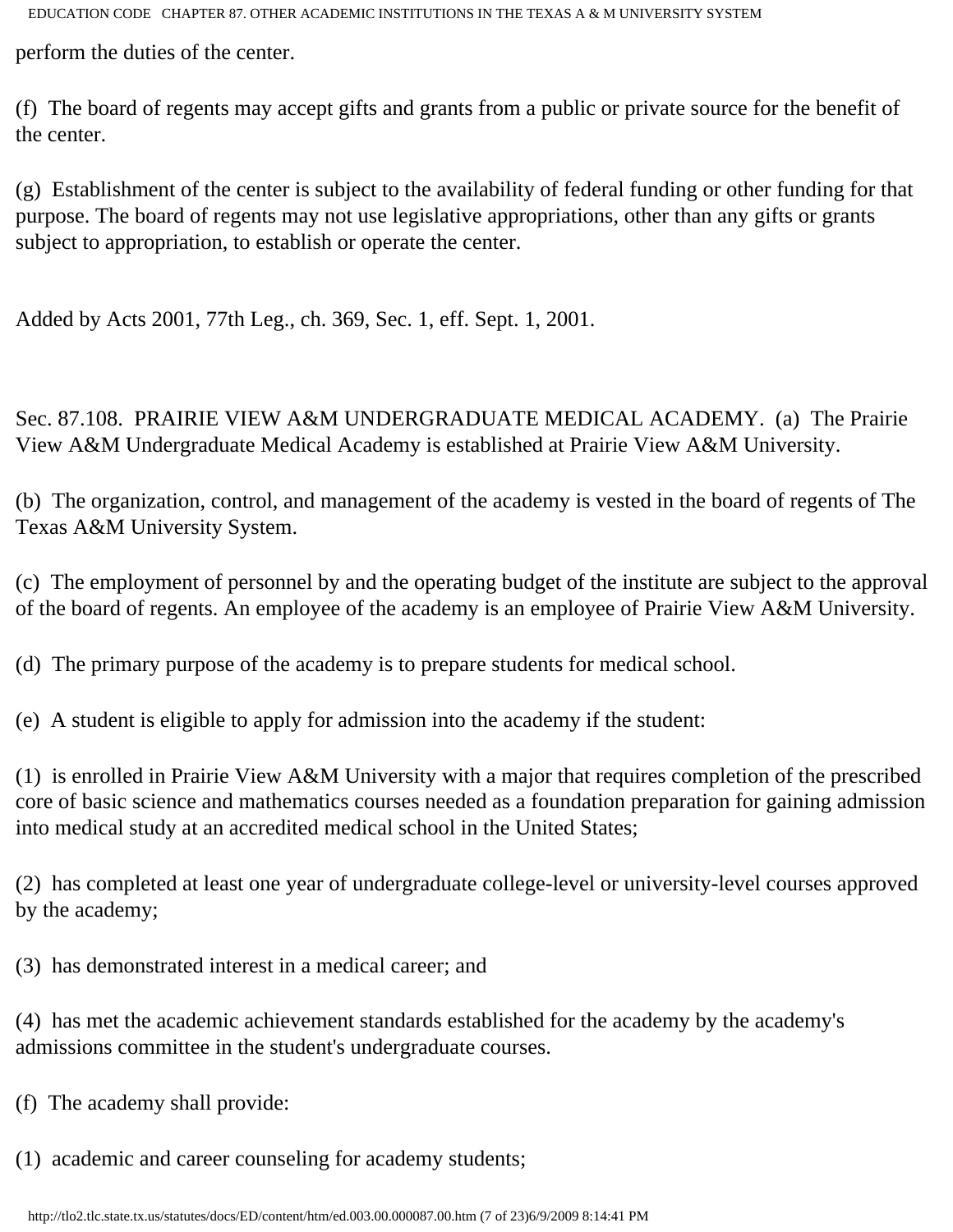(2) faculty mentorship for each academy student;

(3) enriched undergraduate courses designed to strengthen academic preparation, including preparation for the Medical College Admission Test (MCAT), for future medical school applicants;

(4) preparation for the MCAT and instruction in standardized testing techniques;

(5) long-distance educational technology to allow interactive participation with medical schools, as appropriate;

(6) visitation to medical school educational sites; and

(7) visitation of medical school faculty to the academy for academic enrichment.

(g) A student admitted to the academy must enter into an agreement with the university under which the student agrees to:

(1) maintain the student's eligibility for continued enrollment in the academy; and

(2) repay any scholarship or stipend the student receives in connection with enrollment in the academy if the student:

(A) fails to apply to medical school in Texas and enrolls in a medical school outside of Texas; or

(B) declines an offer to attend medical school in Texas and enrolls in a medical school outside of Texas.

(h) The academy shall consult with the medical schools in Texas to ensure that its curriculum and practices are consistent with current medical school needs and requirements.

(i) The academy shall enter into cooperative programs, as appropriate, with medical schools in Texas to help achieve the goals of the academy.

(j) The academy shall incorporate into its curriculum current medical school educational practices, such as small group tutorials using problem-based instruction.

(k) The university shall enhance the facilities of the university as necessary to achieve the purposes of the academy.

Added by Acts 2003, 78th Leg., ch. 394, Sec. 1, eff. Sept. 1, 2003.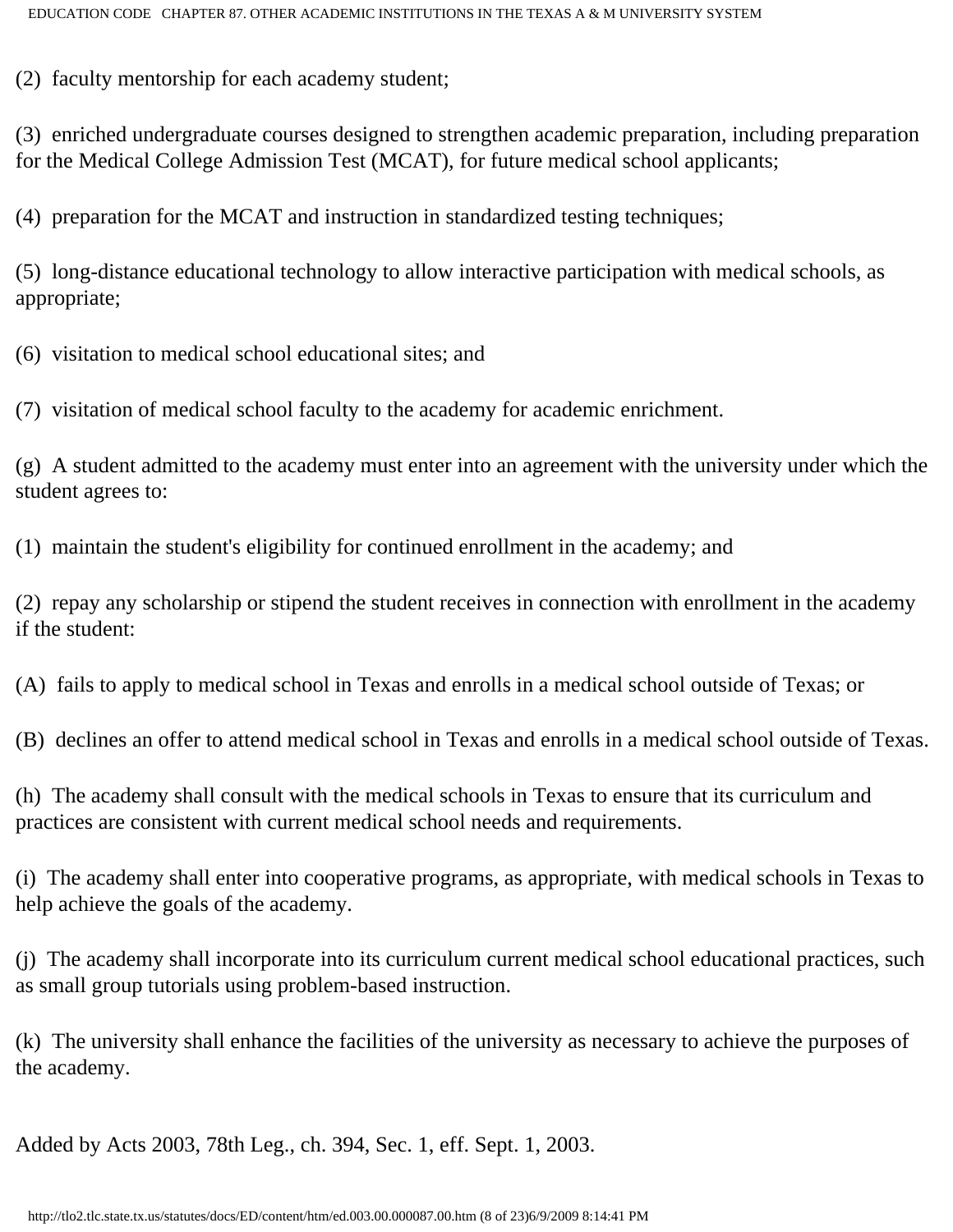## SUBCHAPTER C. TEXAS A&M UNIVERSITY AT GALVESTON

Sec. 87.201. TEXAS A&M UNIVERSITY AT GALVESTON; ROLE AND MISSION. (a) Texas A&M University at Galveston is a special purpose institution of higher education for undergraduate and graduate instruction in marine and maritime studies in science, engineering, and business and for research and public service related to the general field of marine resources. The institution is under the management and control of the board of regents of The Texas A&M University System, with degrees offered under the name and authority of Texas A&M University at College Station. The board of regents of The Texas A&M University System shall have the authority to designate Texas A&M University at Galveston as a branch of Texas A&M University; however, such designation, if made, shall not change the role and mission of Texas A&M University at Galveston as specified in this section.

(b) Texas A&M University at Galveston shall be a research institute supporting the marine sciences and oceanography programs at Texas A&M University and The University of Texas at Austin. Research endeavors benefitting the academic strength of Texas A&M University and The University of Texas at Austin or the economic strength of the State of Texas shall be conducted, with emphasis on establishing and maintaining an internationally recognized research institute to be named the Texas Institute of Oceanography. The Texas Institute of Oceanography may also contract with other institutions of higher education to provide research and other related services. Texas A&M University at College Station and The University of Texas at Austin are authorized to offer upper-level and graduate courses in marine sciences and oceanography at the Texas Institute of Oceanography that are supportive to their marine sciences and oceanography academic programs. Funding for research should be from private sources, competitively acquired sources, and appropriated public funding.

Acts 1971, 62nd Leg., p. 3206, ch. 1024, art. 1, Sec. 1, eff. Sept. 1, 1971. Amended by Acts 1981, 67th Leg., p. 3051, ch. 799, Sec. 1, eff. June 17, 1981; Acts 1987, 70th Leg., ch. 1098, Sec. 1, eff. June 20, 1987; Acts 1989, 71st Leg., ch. 638, Sec. 1, eff. Aug. 28, 1989; Acts 1997, 75th Leg., ch. 132, Sec. 1, eff. May 19, 1997; Acts 1999, 76th Leg., ch. 173, Sec. 1, eff. Aug. 30, 1999.

Sec. 87.202. GENERAL POWERS AND DUTIES. The board shall have the same powers and duties with respect to this university as are conferred on it by statute with respect to Texas A & M University.

Acts 1971, 62nd Leg., p. 3207, ch. 1024, art. 1, Sec. 1, eff. Sept. 1, 1971. Amended by Acts 1981, 67th Leg., p. 3051, ch. 799, Sec. 1, eff. June 17, 1981; Acts 1987, 70th Leg., ch. 1098, Sec. 2, eff. June 20, 1987.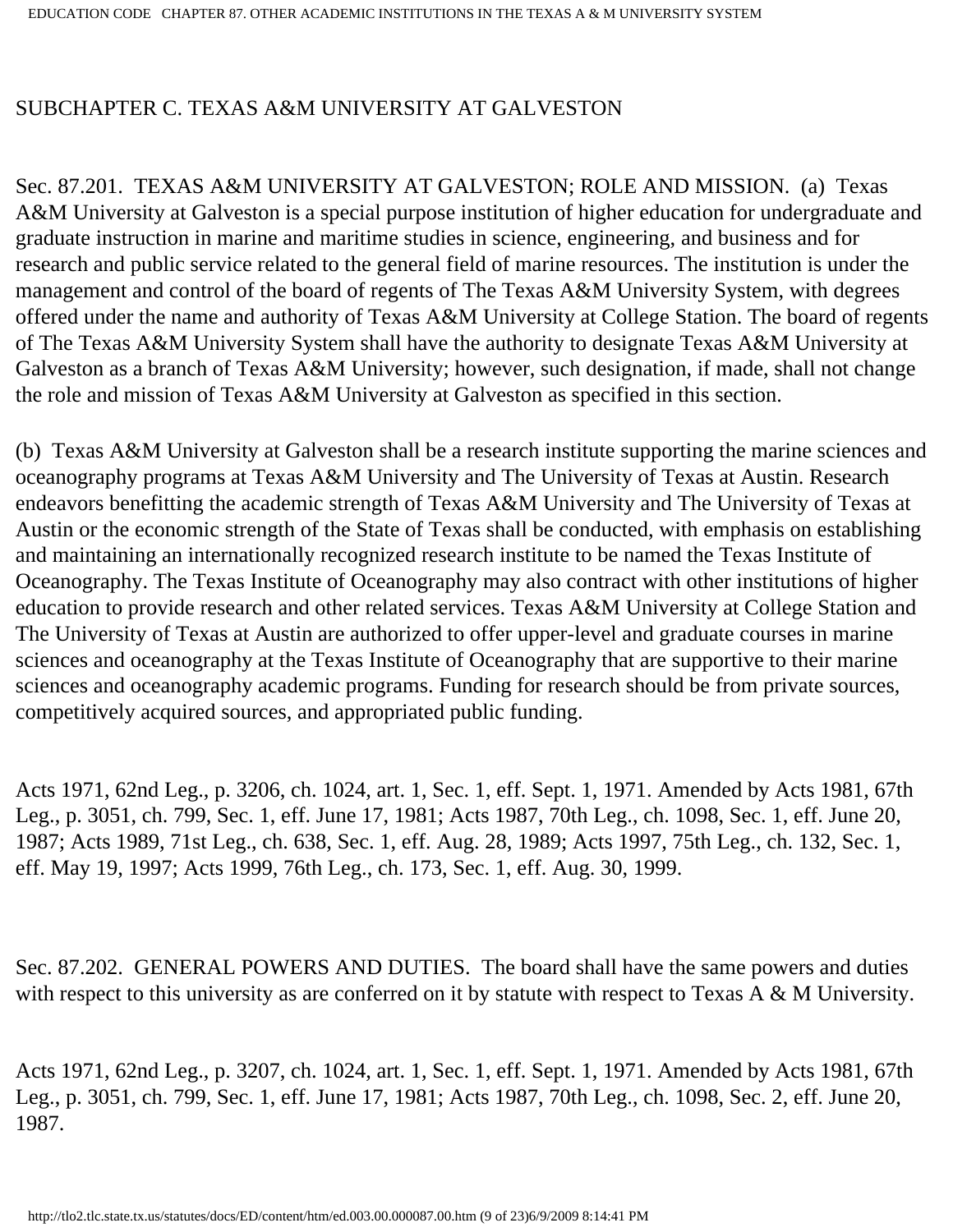Sec. 87.203. ADMISSION, DISCIPLINE, INSTRUCTION. The board shall prescribe the standards of admission and admit the applicants who meet the requirements. Students shall be subject to the regulations of conduct and discipline prescribed by the board. The board shall make provision for the proper instruction, for courses of study, and for the care, supervision, and management of the school; and the board is vested with all powers necessary for the proper discharge of these duties.

Acts 1971, 62nd Leg., p. 3207, ch. 1024, art. 1, Sec. 1, eff. Sept. 1, 1971.

Sec. 87.204. FUNDS, PROPERTIES, AGREEMENTS. The board may receive any funds or property that may be subscribed, loaned, or bequeathed for the organization or maintenance of the university and shall execute all necessary agreements for the faithful application of the funds or property.

Acts 1971, 62nd Leg., p. 3207, ch. 1024, art. 1, Sec. 1, eff. Sept. 1, 1971. Amended by Acts 1981, 67th Leg., p. 3051, ch. 799, Sec. 1, eff. June 17, 1981.

Sec. 87.205. FEES AND CHARGES. The fact that this university offers United States Maritime Service Cadet (license-option) students practical and technical instruction in the arts and sciences relating to the foregoing subjects, and the further fact that training in these fields will lead to immediate licensing in the United States Flag Fleet and remunerative employment for those who have finished the prescribed courses, make it necessary that larger fees be charged license-option students who enter the university than are now paid by non-license-option students enrolled in state-supported institutions of higher education. Therefore, the provisions of Subchapter E, Chapter 54 of this Code, do not apply to the license-option students enrolled in the university. The board is specifically charged with the duty of assessing such fees and charges against the students who enter the university as may be necessary to provide for the maintenance and support of the university.

Acts 1971, 62nd Leg., p. 3207, ch. 1024, art. 1, Sec. 1, eff. Sept. 1, 1971. Amended by Acts 1981, 67th Leg., p. 3051, ch. 799, Sec. 1, eff. June 17, 1981; Acts 1987, 70th Leg., ch. 1098, Sec. 3, eff. June 20, 1987.

Sec. 87.206. INSTRUCTION IN FIELD OF MARINE RESOURCES. In addition to the instruction authorized in Section 87.201 of this code, the school or any other school created under this subchapter may provide instruction for all students in educational programs related to the general field of marine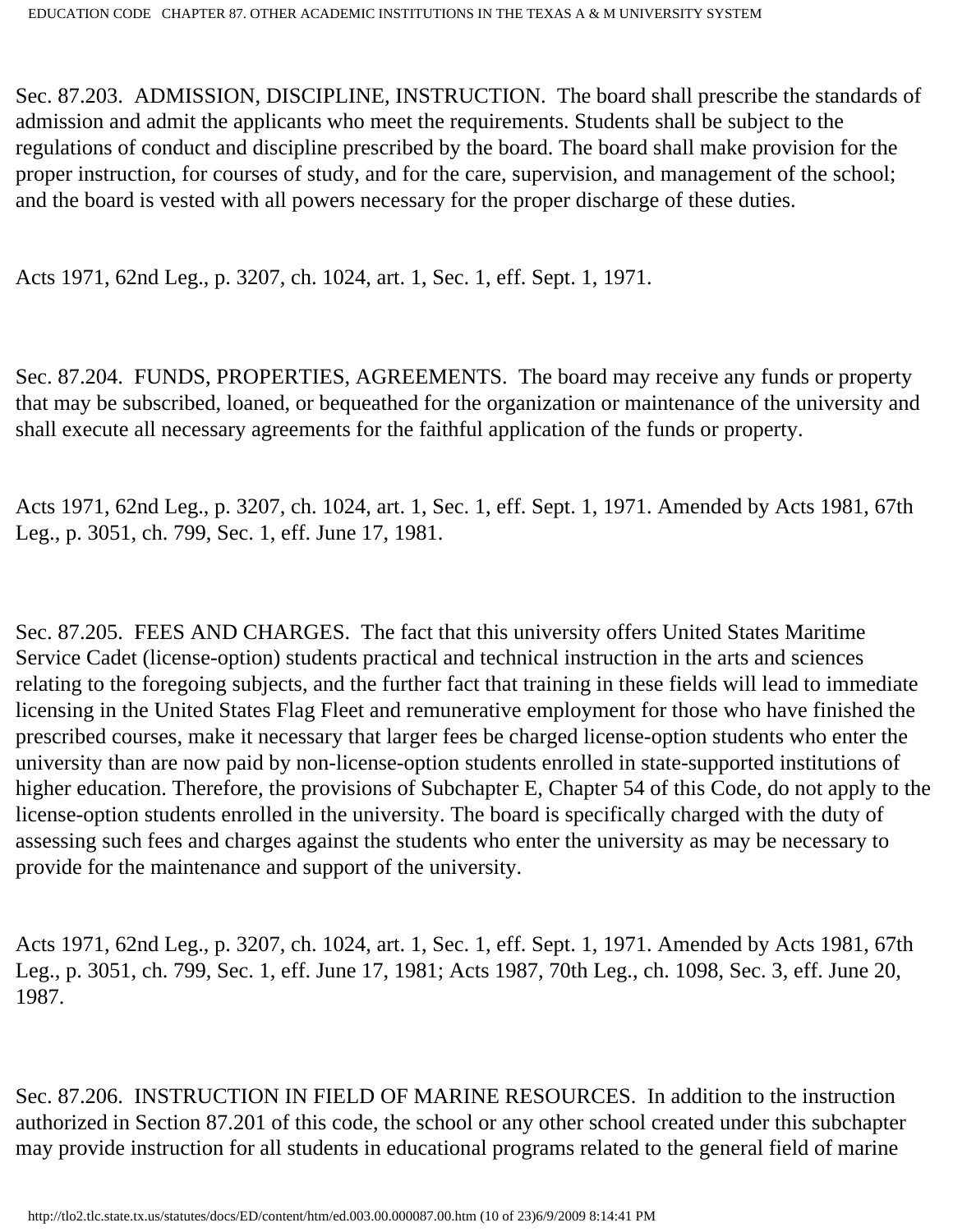resources. Such courses must have the prior approval of the Coordinating Board, Texas College and University System.

Added by Acts 1971, 62nd Leg., p. 3348, ch. 1024, art. 2, Sec. 22, eff. Sept. 1, 1971.

Sec. 87.207. MOLLUSCAN SHELLFISH PROGRAMS. (a) The marine biology department of Texas A&M University at Galveston may:

(1) evaluate the expansion and production of oysters from private oyster leases during the months of May through October of each year; and

(2) study the possible impacts of conditions observed on public harvest outside that period.

(b) The marine biology department may investigate and provide information about oyster diseases and other concerns that may affect the availability of oysters for harvest. The investigation shall consider the effects of natural environmental conditions, including salinity, temperature, turbidity, and other natural environmental conditions, and shall also consider factors that may not be part of the natural environment, including chemical contamination, freshwater inflow alterations, and ballast water discharges.

(c) The marine biology department may investigate and provide information about organisms that may be associated with human illness that can be transmitted through the consumption of oysters, particularly Vibrio parahaemolyticus and Vibrio vulnificus. The investigation must consider factors such as natural occurrence, contamination, and the effects of time, temperature, and handling practices on the organisms.

(d) The marine biology department shall give priority to activities related to public health.

Added by Acts 1999, 76th Leg., ch. 1298, Sec. 5, eff. June 18, 1999.

Sec. 87.208. SEABORNE CONSERVATION CORPS. If the board of regents of The Texas A&M University System administers a program that is substantially similar to the Seaborne Conservation Corps as it was administered by the board during the 1998-1999 school year, the program is entitled, for each student enrolled, to allotments from the Foundation School Program under Chapter 42 as if the program were a school district, except that the program has a local share applied that is equivalent to the local fund assignment of the school district in which the principal facilities of the program are located.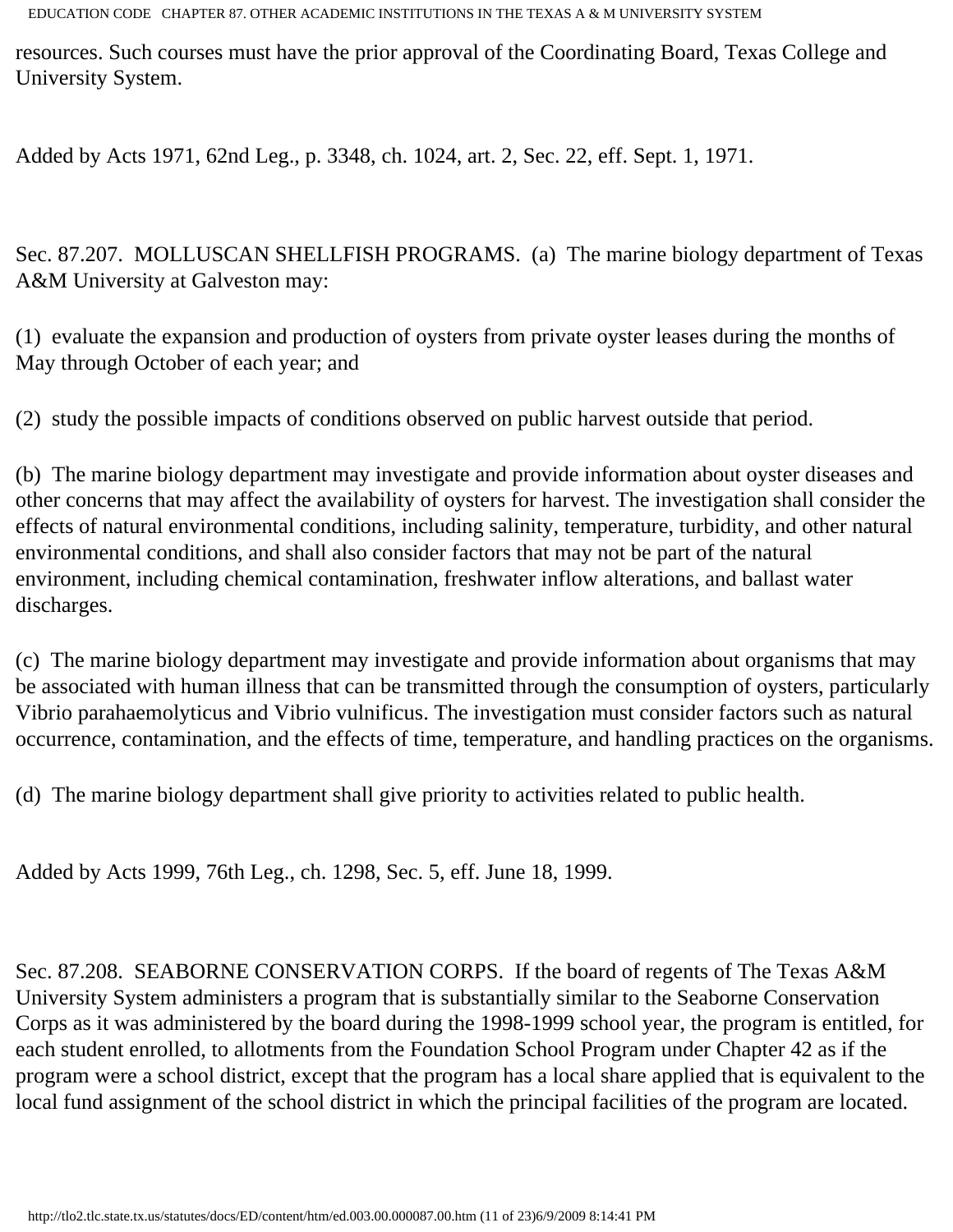Added by Acts 1999, 76th Leg., ch. 1305, Sec. 1, eff. June 18, 1999. Renumbered from Education Code Sec. 87.207 by Acts 2001, 77th Leg., ch. 1420, Sec. 21.001(25), eff. Sept. 1, 2001.

#### SUBCHAPTER D. TEXAS A&M UNIVERSITY--KINGSVILLE

Sec. 87.301. ESTABLISHMENT. (a) Texas A&M University--Kingsville is a coeducational institution of higher education located in the city of Kingsville. The university is a component institution of The Texas A&M University System and is under the management and control of the board of regents of The Texas A&M University System.

(b) The board has the same powers and duties concerning Texas A&M University--Kingsville as are conferred on it by statute concerning Texas A&M University.

Added by Acts 1989, 71st Leg., ch. 105, Sec. 7, eff. Sept. 1, 1989. Amended by Acts 1997, 75th Leg., ch. 227, Sec. 2, eff. May 23, 1997.

Sec. 87.302. COURSES AND DEGREES; RULES; JOINT APPOINTMENTS. (a) The board, with the approval of the Texas Higher Education Coordinating Board, may prescribe courses leading to customary degrees as are offered at leading American universities and may award those degrees, including baccalaureate, master's, and doctoral degrees and their equivalents.

(b) A new department, school, or degree program may not be instituted without the prior approval of the Texas Higher Education Coordinating Board.

(c) The board shall adopt other rules for the operation, control, and management of the university as may be necessary for the conduct of the university as one of the first class.

(d) The board may make joint faculty appointments in the university and in other institutions under its governance. The salary of a person who receives a joint appointment shall be apportioned to the appointing institution on the basis of services rendered.

Added by Acts 1989, 71st Leg., ch. 105, Sec. 7, eff. Sept. 1, 1989.

# SUBCHAPTER E. TEXAS A&M UNIVERSITY--CORPUS CHRISTI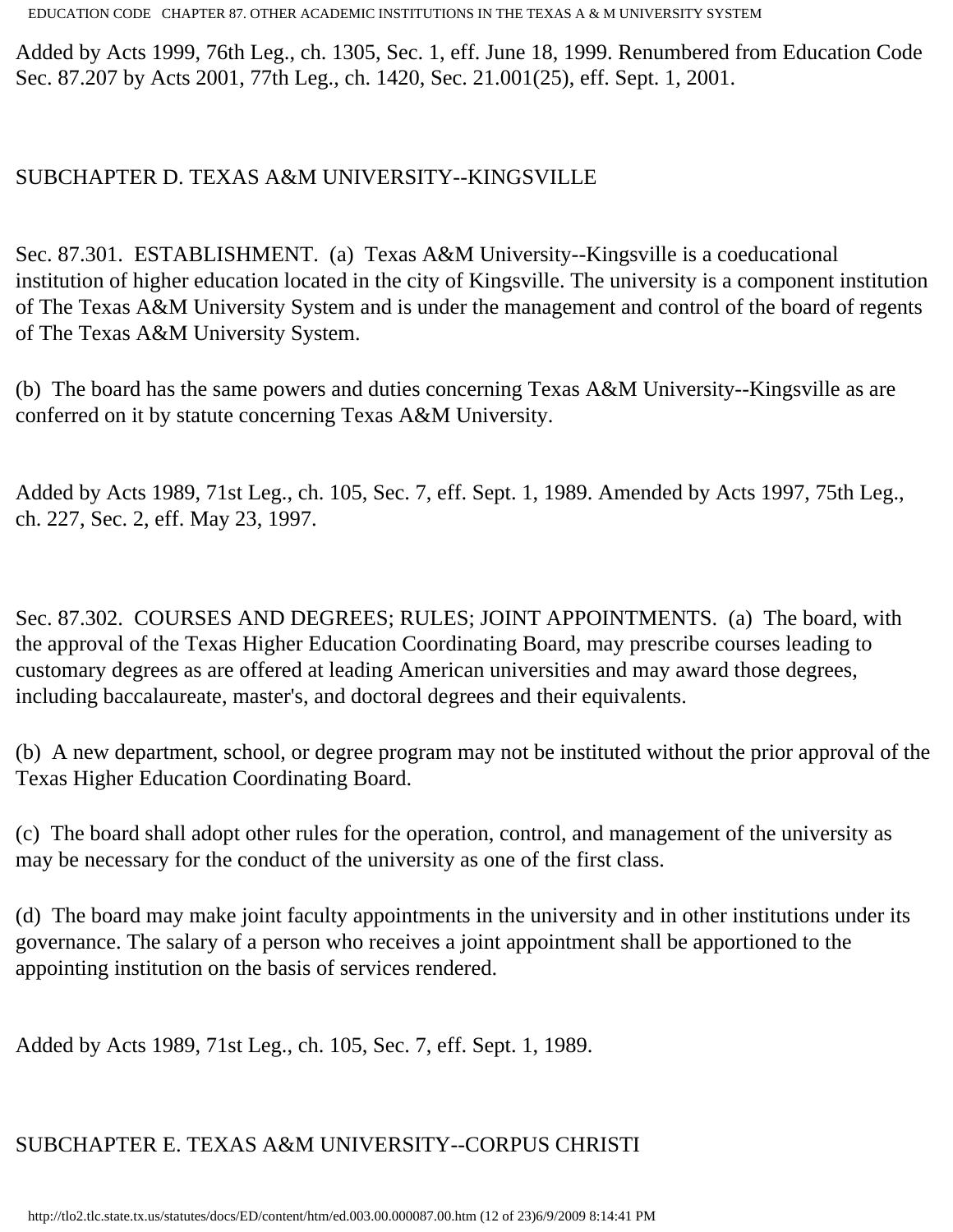Sec. 87.401. ESTABLISHMENT; SCOPE. (a) Texas A&M University--Corpus Christi is a coeducational educational institution located in the city of Corpus Christi. The upper-level institution is a component institution of The Texas A&M University System and is under the management and control of the board of regents of The Texas A&M University System.

(b) The board has the same powers and duties concerning Texas A&M University--Corpus Christi as are conferred on it by statute concerning Texas A&M University.

Added by Acts 1989, 71st Leg., ch. 105, Sec. 7, eff. Sept. 1, 1989. Amended by Acts 1991, 72nd Leg., ch. 16, Sec. 5.06(a), (b), eff. Aug. 26, 1991; Acts 1997, 75th Leg., ch. 126, Sec. 3, eff. May 19, 1997.

Sec. 87.402. COURSES AND DEGREES; RULES; JOINT APPOINTMENTS. (a) The board, with the approval of the Texas Higher Education Coordinating Board, may prescribe courses leading to customary degrees as are offered at leading American educational institutions and may award those degrees, including baccalaureate, master's, and doctoral degrees and their equivalents.

(b) A new department, school, or degree program may not be instituted without the prior approval of the Texas Higher Education Coordinating Board.

(c) The board shall adopt other rules for the operation, control, and management of the institution, including the determination of the number of students that may be admitted to any school, college, or degree-granting program, as may be necessary for the conduct of the institution as one of the first class.

(d) The board may make joint faculty appointments in Texas A&M University--Corpus Christi and in other institutions under its governance. The salary of a person who receives a joint appointment shall be apportioned to the appointing institution on the basis of services rendered.

Added by Acts 1989, 71st Leg., ch. 105, Sec. 7, eff. Sept. 1, 1989. Amended by Acts 1991, 72nd Leg., ch. 16, Sec. 5.06(c), eff. Aug. 26, 1991; Acts 1997, 75th Leg., ch. 126, Sec. 3, eff. May 19, 1997.

## SUBCHAPTER F. TEXAS A&M INTERNATIONAL UNIVERSITY

Sec. 87.501. ESTABLISHMENT; SCOPE. (a) Texas A&M International University is a coeducational educational institution located in the city of Laredo. The institution is a component institution of The Texas A&M University System and is under the management and control of the board of regents of The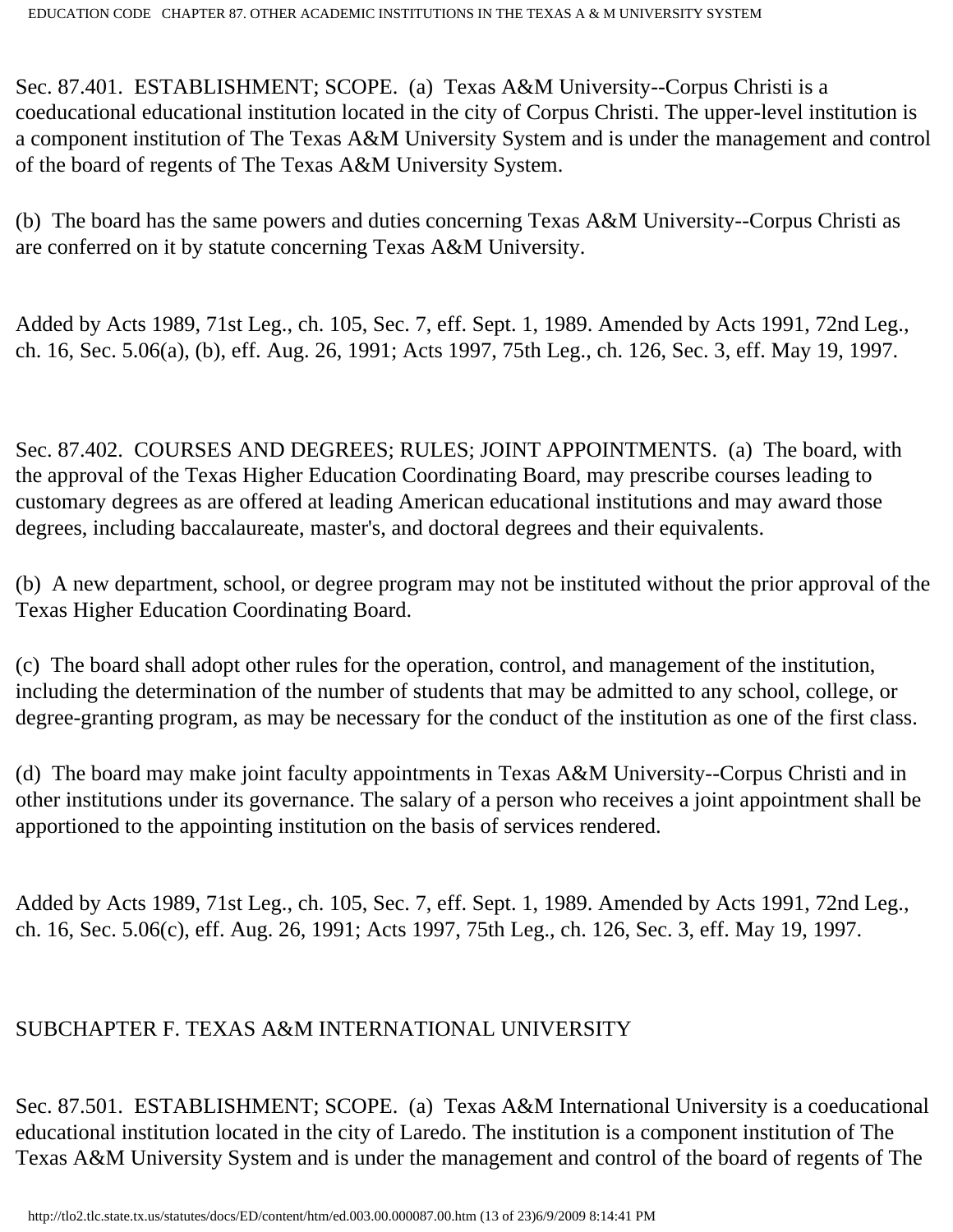Texas A&M University System.

(b) The board has the same powers and duties concerning Texas A&M International University as are conferred on it by statute concerning Texas A&M University.

(c) The institution may teach undergraduate or graduate level courses.

Added by Acts 1989, 71st Leg., ch. 105, Sec. 7, eff. Sept. 1, 1989. Amended by Acts 1991, 72nd Leg., ch. 134, Sec. 1, eff. Sept. 1, 1991; Acts 1993, 73rd Leg., ch. 260, Sec. 1, eff. Sept. 1, 1993; Acts 1993, 73rd Leg., ch. 260, Sec. 2, eff. Sept. 1, 1995.

Sec. 87.502. COURSES AND DEGREES; RULES; JOINT APPOINTMENTS. (a) The board, with the approval of the Texas Higher Education Coordinating Board, may prescribe courses leading to customary degrees as are offered at leading American educational institutions and may award those degrees.

(b) The degrees offered by the institution may include baccalaureate, master's, and doctoral degrees and their equivalents.

(c) A new department, school, or degree program may not be instituted without the prior approval of the Texas Higher Education Coordinating Board.

(d) The board shall adopt other rules for the operation, control, and management of Texas A&M International University as may be necessary for the institution to be a first-class institution of higher education.

(e) The board may make joint faculty appointments in Texas A&M International University and in other institutions under its governance. The salary of a person who receives a joint appointment shall be apportioned to the appointing institution on the basis of services rendered.

(f) The board, with the approval of the Texas Higher Education Coordinating Board, may contract with the governing board of another general academic teaching institution, as defined by Section 61.003 of this code, or with the governing board of a college or university in Mexico and Canada, to offer joint degree programs.

Added by Acts 1989, 71st Leg., ch. 105, Sec. 7, eff. Sept. 1, 1989. Amended by Acts 1993, 73rd Leg., ch. 260, Sec. 3, 5, eff. Sept. 1, 1993; Acts 1993, 73rd Leg., ch. 260, Sec. 4, eff. Sept. 1, 1995.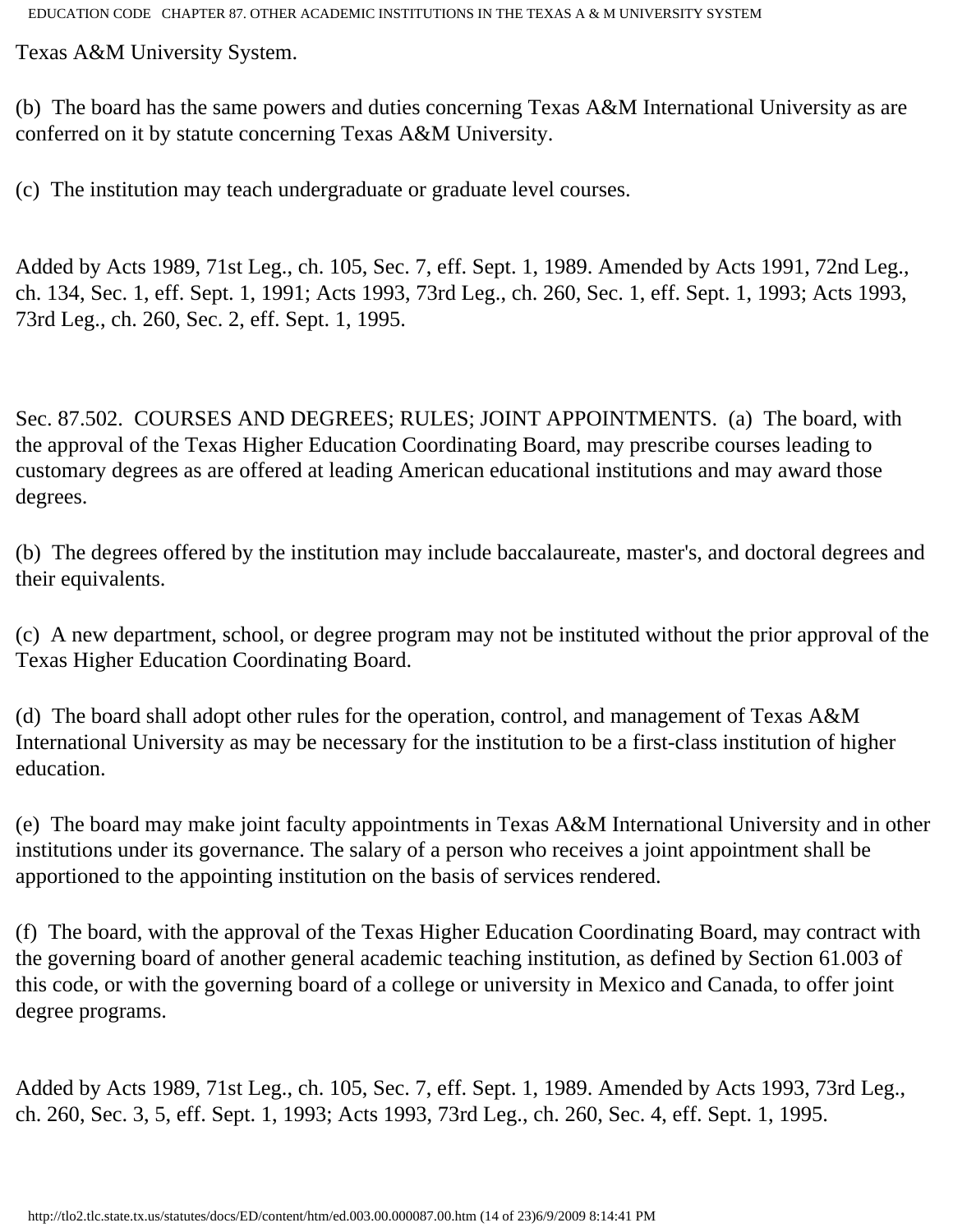Sec. 87.503. GRADUATE SCHOOL OF INTERNATIONAL TRADE. Subject to the approval of the governing board of Texas A&M International University and the Texas Higher Education Coordinating Board, a graduate school of international trade at Texas A&M International University shall be established.

Added by Acts 1989, 71st Leg., ch. 195, Sec. 1, eff. Sept. 1, 1989. Renumbered from Education Code Sec. 104.431 by Acts 1991, 72nd Leg., ch. 16, Sec. 19.01(29), eff. Aug. 26, 1991. Amended by Acts 1993, 73rd Leg., ch. 260, Sec. 6, eff. Sept. 1, 1993.

Sec. 87.504. CENTER FOR BORDER ECONOMIC AND ENTERPRISE DEVELOPMENT. (a) The board shall establish a center for border economic and enterprise development at Texas A&M International University.

(b) The center established under this section may:

(1) develop and manage an economic data base concerning the Texas-Mexico border;

(2) perform economic development planning and research;

(3) provide technical assistance to industrial and governmental entities; and

(4) in cooperation with other state agencies, coordinate economic and enterprise development planning activities of state agencies to ensure that the economic needs of the Texas-Mexico border are integrated within a comprehensive state economic development plan.

(c) The center may offer seminars and conduct conferences and other educational programs concerning the Texas-Mexico border economy and economic and enterprise development within the state.

(d) The board may solicit and accept gifts, grants, and donations to aid in the establishment, maintenance, and operation of the center.

(e) The center established under this section shall cooperate fully with similar programs operated by The University of Texas at El Paso, The University of Texas--Pan American, The University of Texas at Brownsville, and other institutions of higher education.

Added by Acts 1989, 71st Leg., ch. 586, Sec. 2, eff. Sept. 1, 1989. Renumbered from Education Code Sec. 104.431 by Acts 1991, 72nd Leg., ch. 16, Sec. 19.01(30), eff. Aug. 26, 1991. Amended by Acts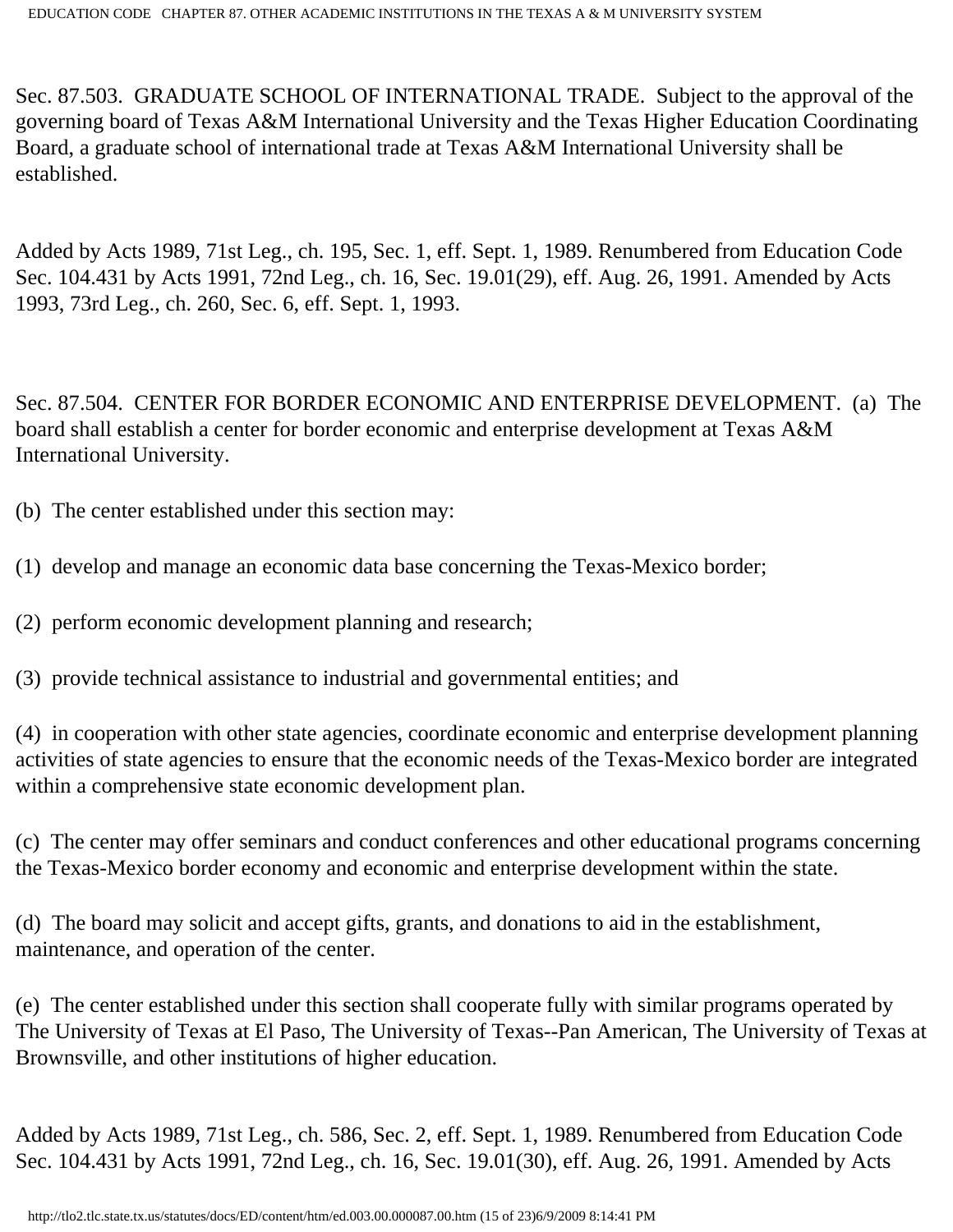1993, 73rd Leg., ch. 260, Sec. 7, eff. Sept. 1, 1993; Acts 2001, 77th Leg., ch. 632, Sec. 4, eff. June 13, 2001.

Sec. 87.505. TEXAS ACADEMY OF INTERNATIONAL STUDIES. (a) In this section:

(1) "Academy" means the Texas Academy of International Studies.

(2) "Board" means the board of regents of The Texas A&M University System.

(3) "University" means Texas A&M International University.

(b) The Texas Academy of International Studies is a division of Texas A&M International University and is under the management and control of the board. The academy serves the following purposes:

(1) to provide academically gifted and highly motivated junior and senior high school students with a challenging university-level curriculum that:

(A) allows students to complete high school graduation requirements, including requirements adopted under Section 28.025 for the advanced high school program, while attending for academic credit a public institution of higher education;

(B) fosters students' knowledge of real-world international issues and problems and teaches students to apply critical thinking and problem-solving skills to those issues and problems;

(C) includes the study of English, foreign languages, social studies, anthropology, and sociology;

(D) is presented through an interdisciplinary approach that introduces and develops issues, especially issues related to international concerns, throughout the curriculum; and

(E) offers students learning opportunities related to international issues through in-depth research and field-based studies;

(2) to provide students with an awareness of international career and professional development opportunities through seminars, workshops, collaboration with postsecondary students from other countries, summer academic international studies internships in foreign countries, and similar methods; and

(3) to provide students with social development activities that enrich the academic curriculum and student life, including, as determined appropriate by the academy, University Interscholastic League activities and other extracurricular activities generally offered by public high schools.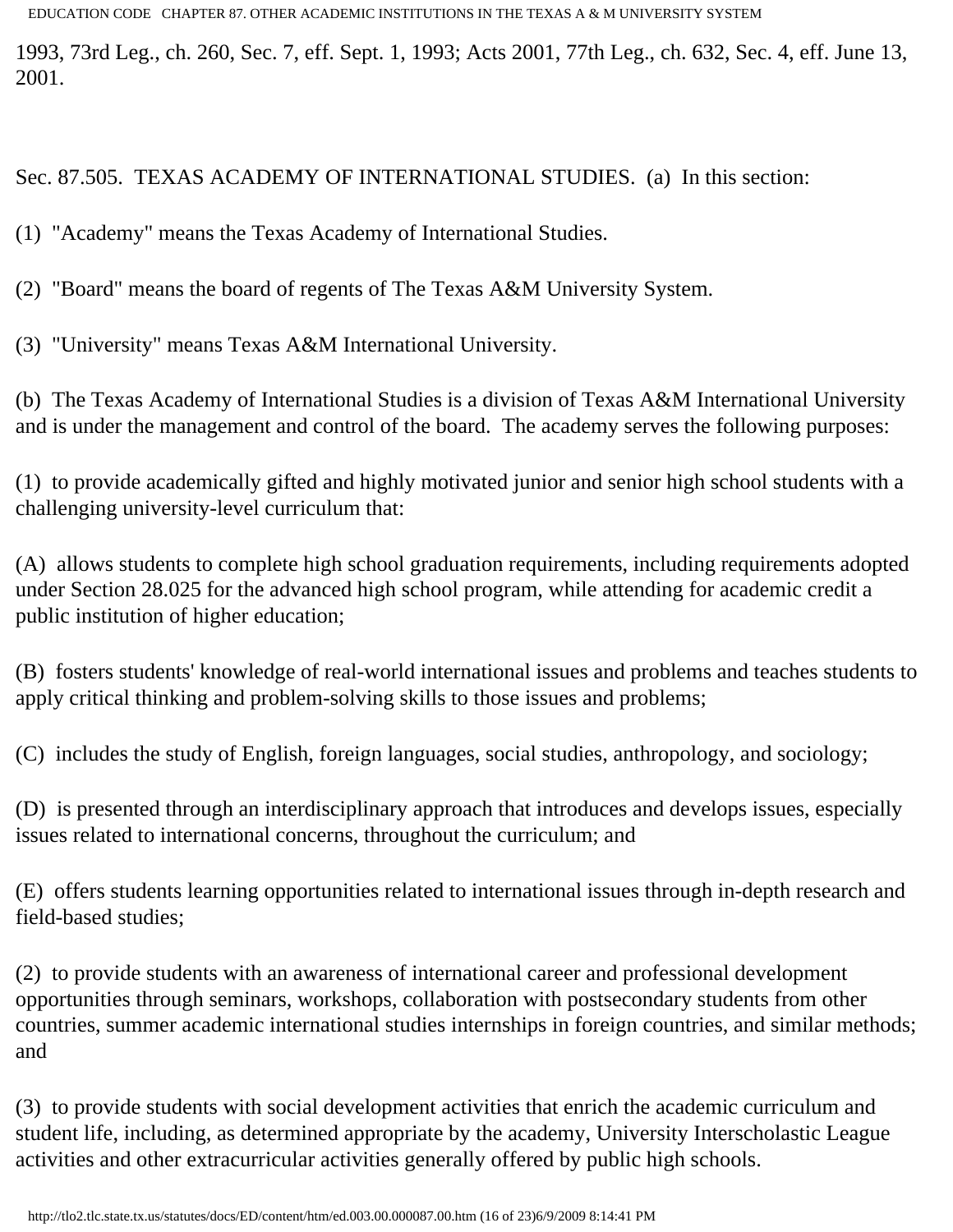(c) The academy is a residential, coeducational institution for selected Texas high school students with an interest and the potential to excel in international studies. The academy shall admit only high school juniors and seniors, except that the academy may admit a student with exceptional abilities who is not yet a high school junior. The board shall set aside adequate space on the university campus in Laredo to operate the academy and implement the purposes of this section. The academy must operate on the same fall and spring semester basis as the university. Full-time students of the academy must enroll for both the fall and spring semesters. Faculty members of the university shall teach all academic classes at the academy. A student of the academy may attend a college course offered by the university and receive college credit for that course.

(d) Except as otherwise provided by this subsection, the university administration has the same powers and duties with respect to the academy that the administration has with respect to the university. The board shall consult with the dean of the College of Education and other members of the administration as the board considers necessary concerning the academy's administrative design and support, personnel and student issues, and faculty development. The board shall consult with the dean of the College of Arts and Sciences and other members of the administration as the board considers necessary concerning the academy's curriculum development, program design, and general faculty issues. The board, in consultation with university administration, shall:

(1) establish an internal management system for the academy and appoint an academy principal who serves at the will of the board and reports to the university provost;

(2) provide for one or more academy counselors;

(3) establish for the academy a site-based decision-making process similar to the process required by Subchapter F, Chapter 11, that provides for the participation of academy faculty, parents of academy students, and other members of the community; and

(4) establish an admissions process for the academy.

(e) The student-teacher ratio in all regular academic classes at the academy may not exceed 30 students for each classroom teacher, except that the student-teacher ratio may exceed that limit:

(1) in a program provided for the purposes prescribed by Subsection (b)(2) or another special enrichment course or in a physical education course; or

(2) if the board determines that a class with a higher student-teacher ratio would contribute to the educational development of the students in the class.

(f) The academy shall provide the university-level curriculum in a manner that is appropriate for the social, psychological, emotional, and physical development of high school juniors and seniors. The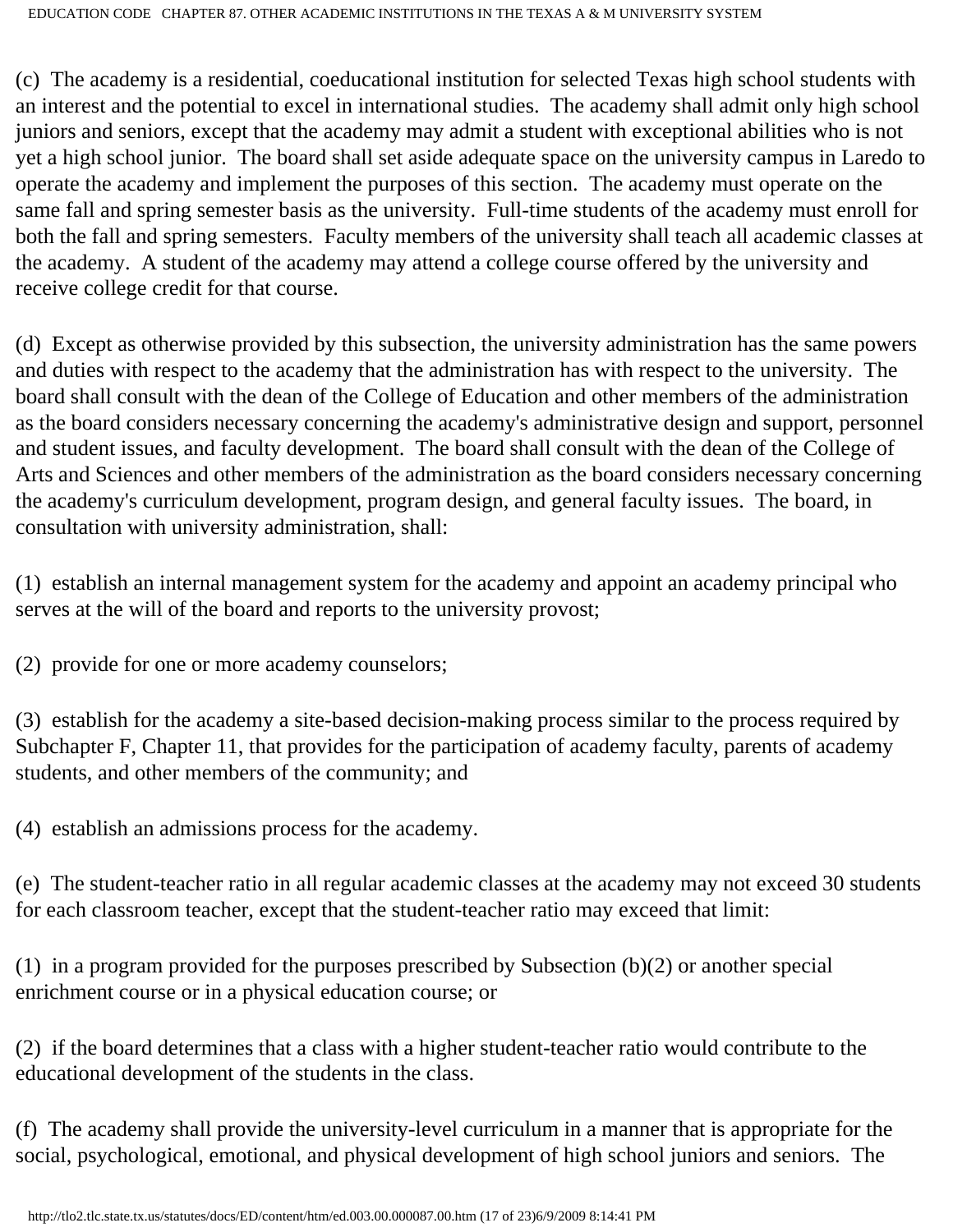administrative and counseling personnel of the academy shall provide continuous support to and supervision of students.

(g) For each student enrolled in the academy, the academy is entitled to allotments from the foundation school fund under Chapter 42 as if the academy were a school district without a tier one local share for purposes of Section 42.253. If in any academic year the amount of the allotments under this subsection exceeds the amount of state funds paid to the academy in the first fiscal year of the academy's operation, the commissioner of education shall set aside from the total amount of funds to which school districts are entitled under Section 42.253(c) an amount equal to the excess amount and shall distribute that amount to the academy. After deducting the amount set aside and paid to the academy by the commissioner of education under this subsection, the commissioner of education shall reduce the amount to which each district is entitled under Section 42.253(c) in the manner described by Section 42.253(h). A determination of the commissioner of education under this subsection is final and may not be appealed.

(h) The board may use any available money, enter into contracts, and accept grants, including matching grants, federal grants, and grants from a corporation or other private contributor, in establishing and operating the academy. Money spent by the academy must further the purposes of the academy prescribed by Subsection (b).

(i) The liability of the state under Chapters 101 and 104, Civil Practice and Remedies Code, is limited for the academy and employees assigned to the academy and acting on behalf of the academy to the same extent that the liability of a school district and an employee of the school district is limited under Sections 22.0511, 22.0512, and 22.052 of this code and Section 101.051, Civil Practice and Remedies Code. An employee assigned to the academy is entitled to representation by the attorney general in a civil suit based on an action or omission of the employee in the course of the employee's employment, limits on liability, and indemnity under Chapters 104 and 108, Civil Practice and Remedies Code.

(j) Except as otherwise provided by this section, the academy is not subject to the provisions of this code, or to the rules of the Texas Education Agency, regulating public schools.

(k) A student may not begin attending the academy before the 2007 fall semester. This subsection expires August 31, 2008.

Added by Acts 2005, 79th Leg., Ch. [1339](http://www.legis.state.tx.us/tlodocs/79R/billtext/html/SB00151F.HTM), Sec. 5, eff. June 18, 2005.

## SUBCHAPTER G. EAST TEXAS STATE UNIVERSITY

Sec. 87.551. ESTABLISHMENT. (a) East Texas State University is a coeducational institution of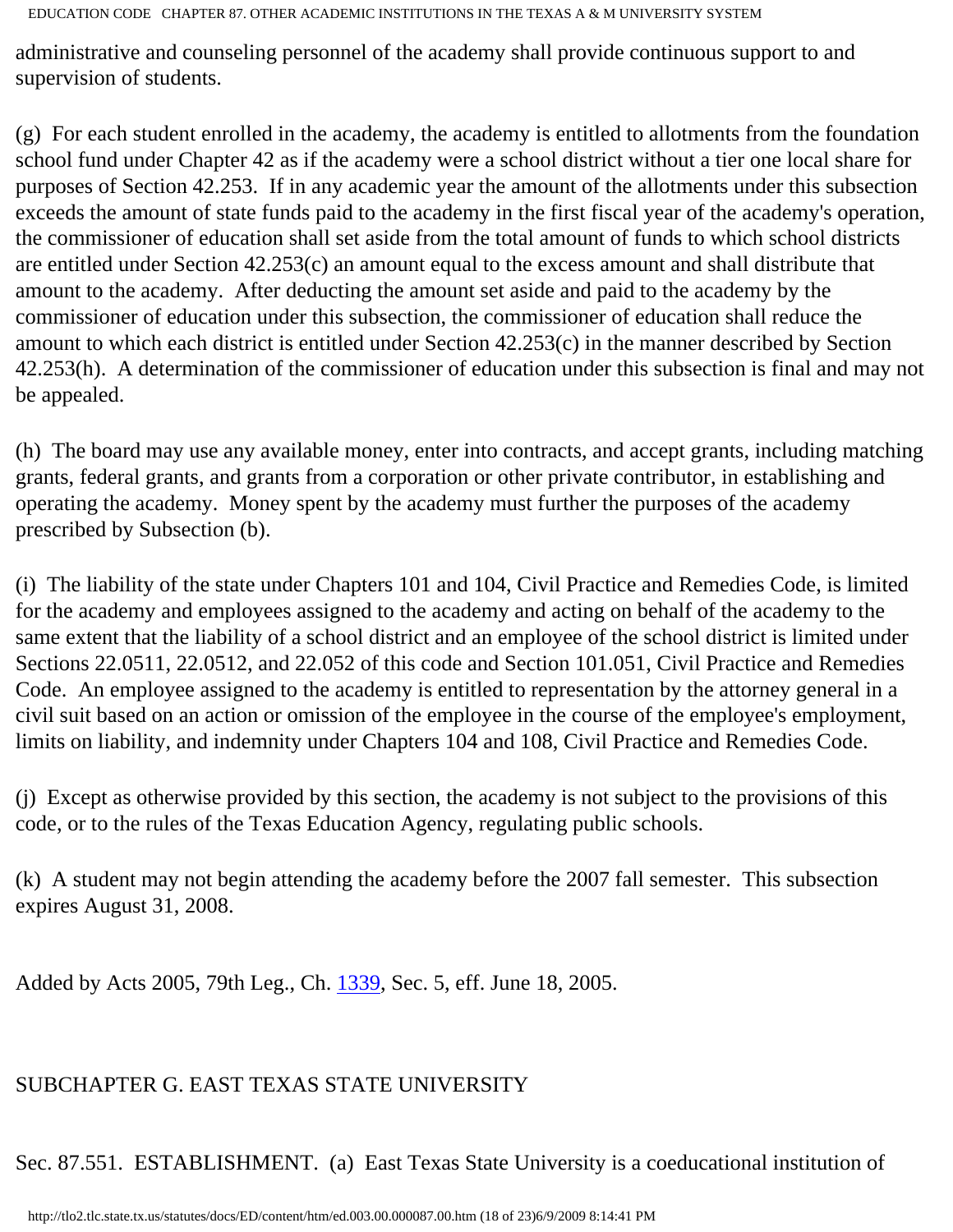higher education with its main campus located in the City of Commerce. The university is a component of The Texas A&M University System and is under the management and control of the board of regents of The Texas A&M University System.

(b) The board has the same powers and duties concerning the university as are conferred on the board by law concerning Texas A&M University.

Added by Acts 1995, 74th Leg., ch. 128, Sec. 8, eff. Sept. 1, 1996.

Sec. 87.552. COURSES AND DEGREES; RULES; JOINT APPOINTMENTS. (a) The board may award baccalaureate, master's, and doctoral degrees and their equivalents, but the board may not institute a department, school, or program without the prior approval of the Texas Higher Education Coordinating Board.

(b) A program offered by the metroplex commuter program:

(1) must be approved by the Texas Higher Education Coordinating Board; and

(2) may not duplicate a program offered by another institution of higher education in the Dallas area.

(c) The board shall adopt other rules for the operation, control, and management of East Texas State University as may be necessary for the institution to be a first-class institution of higher education. The board may establish different rules for the operation of the facilities and programs at different locations of the institution.

(d) The board may make joint faculty appointments in East Texas State University and in other institutions under its governance. The salary of a person who receives a joint appointment shall be apportioned to the appointing institutions on the basis of services rendered.

Added by Acts 1995, 74th Leg., ch. 128, Sec. 8, eff. Sept. 1, 1996.

# SUBCHAPTER H. EAST TEXAS STATE UNIVERSITY AT TEXARKANA

Sec. 87.571. ESTABLISHMENT; POWERS AND DUTIES. (a) Texas A&M University--Texarkana is a coeducational institution of higher education located in the City of Texarkana. The university is a component of The Texas A&M University System and is under the management and control of the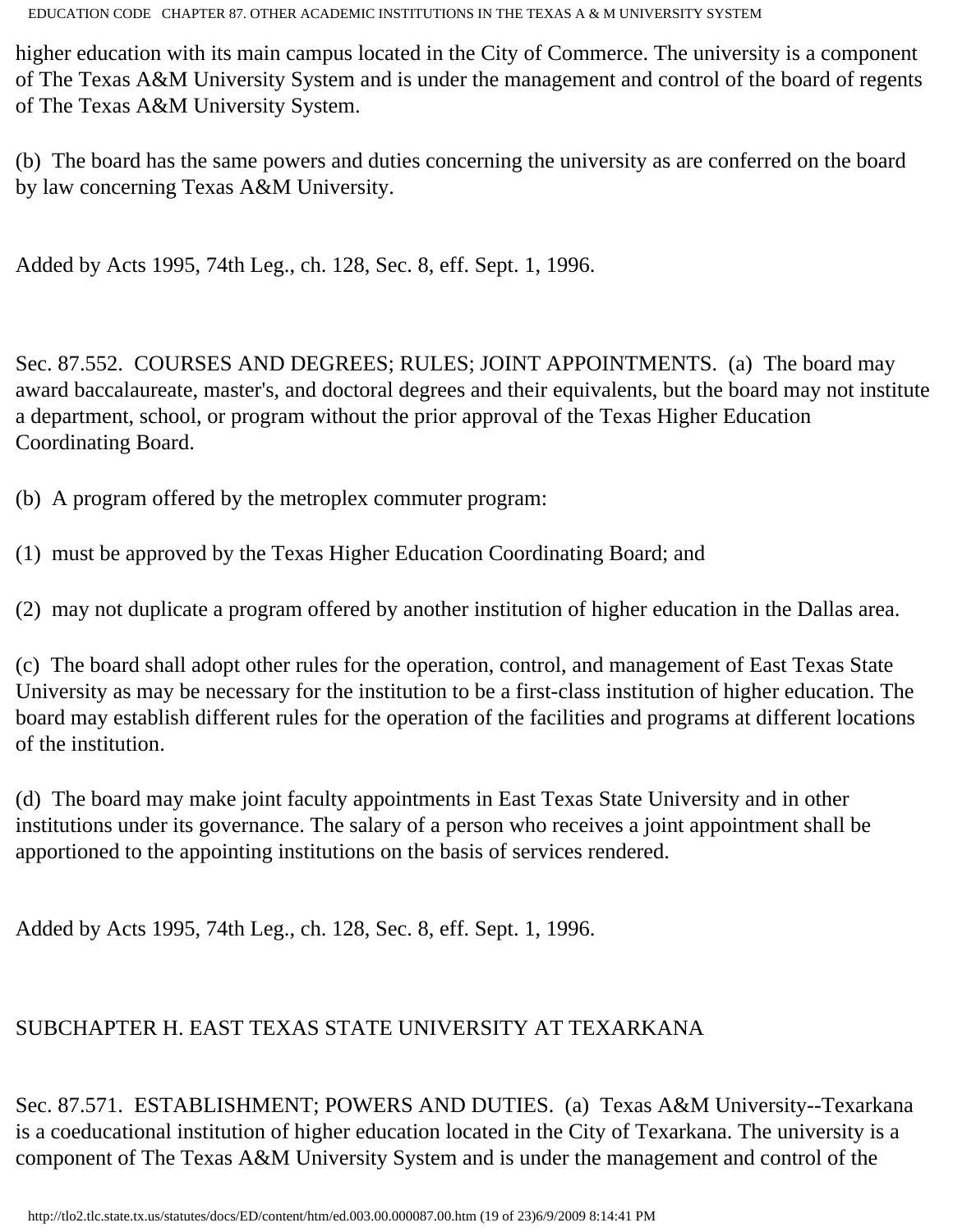board of regents of The Texas A&M University System.

(b) The board has the same powers and duties concerning the university as are conferred on the board by law concerning Texas A&M University. The university may offer lower-division courses, but is not required to do so in any academic year for which the legislature does not appropriate money specifically for that purpose.

(c) The university may offer lower-division courses on the campus of Texarkana College or in a permanent building located on property acquired by the university for a permanently relocated campus. The university may not offer lower-division courses on the campus of Texarkana College without prior approval from Texarkana College.

(d) A student enrolled at Texarkana College may be simultaneously enrolled at the university as long as the student meets the requirements for enrollment at the university.

Added by Acts 1995, 74th Leg., ch. 128, Sec. 8, eff. Sept. 1, 1996. Amended by Acts 2001, 77th Leg., ch. 203, Sec. 1, eff. May 21, 2001; Acts 2003, 78th Leg., ch. 1259, Sec. 1, eff. Sept. 1, 2003.

## SUBCHAPTER I. THE TEXAS A&M UNIVERSITY SYSTEM--COLLEGE OF DENTISTRY

Sec. 87.801. THE TEXAS A&M UNIVERSITY SYSTEM--COLLEGE OF DENTISTRY. (a) The Texas A&M University System--College of Dentistry is a component institution of The Texas A&M University System under the management and control of the board of regents of The Texas A&M University System.

(b) The board has the same powers and duties concerning The Texas A&M University System--College of Dentistry as are conferred on it by law concerning Texas A&M University.

Added by Acts 1995, 74th Leg., ch. 403, Sec. 8, eff. June 8, 1995. Amended by Acts 1997, 75th Leg., ch. 615, Sec. 1, eff. Sept. 1, 1997.

Sec. 87.802. POWERS OF BOARD. (a) The board may:

(1) provide for the training and teaching of students seeking to become:

(A) dentists;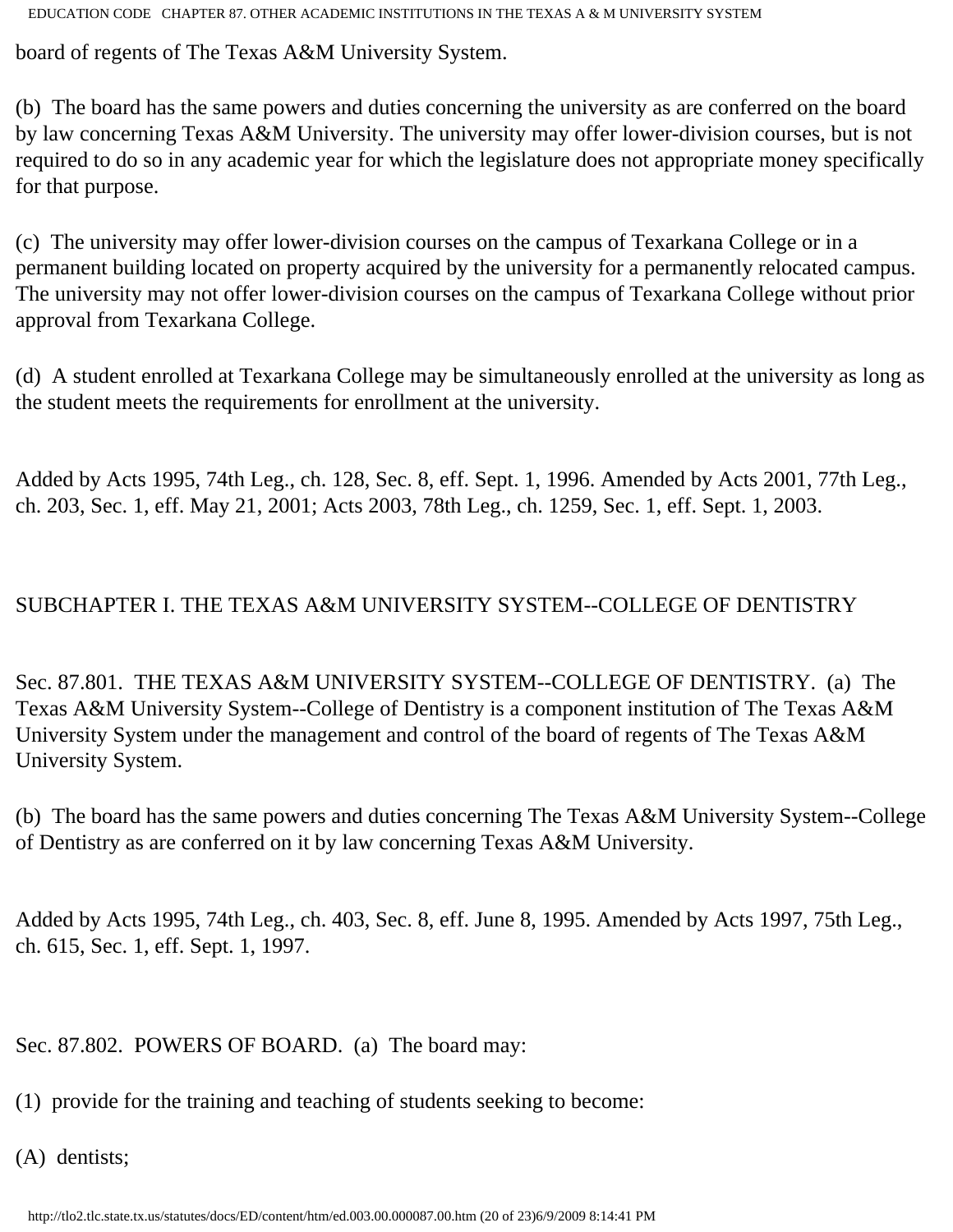(B) dental hygienists; or

(C) other technicians who provide services related to the practice of dentistry;

(2) prescribe courses leading to degrees customarily offered in other leading United States dental schools;

(3) award the degrees described by Subdivision (2);

(4) enter into an affiliation or coordinating agreement with an entity if reasonably necessary or desirable for the operation of a first class school of dentistry;

(5) make joint appointments in The Texas A&M University System--College of Dentistry and another institution within The Texas A&M University System; and

(6) adopt rules for the operation, control, and management of the college, as necessary for the operation of a first class school of dentistry, including rules governing the number of students that may be admitted to any program at the college.

(b) The salary of the person who receives a joint appointment under Subsection (a)(5) must be apportioned among the institutions to which the individual is appointed on the basis of the services rendered.

Added by Acts 1995, 74th Leg., ch. 403, Sec. 8, eff. June 8, 1995. Amended by Acts 1997, 75th Leg., ch. 615, Sec. 1, eff. Sept. 1, 1997.

## SUBCHAPTER K. TEXAS A&M UNIVERSITY--SAN ANTONIO

Sec. 87.841. TEXAS A&M UNIVERSITY--SAN ANTONIO. (a) Texas A&M University--San Antonio is a general academic teaching institution located in Bexar County. The university is a component institution of The Texas A&M University System and is under the management and control of the board of regents of The Texas A&M University System.

(b) The board may prescribe courses leading to such customary degrees as are offered at leading American universities and may award those degrees. Those degrees may include baccalaureate, master's, and doctoral degrees in all fields of study, including professional degrees. No department, school, or degree program may be instituted except with the prior approval of the Texas Higher Education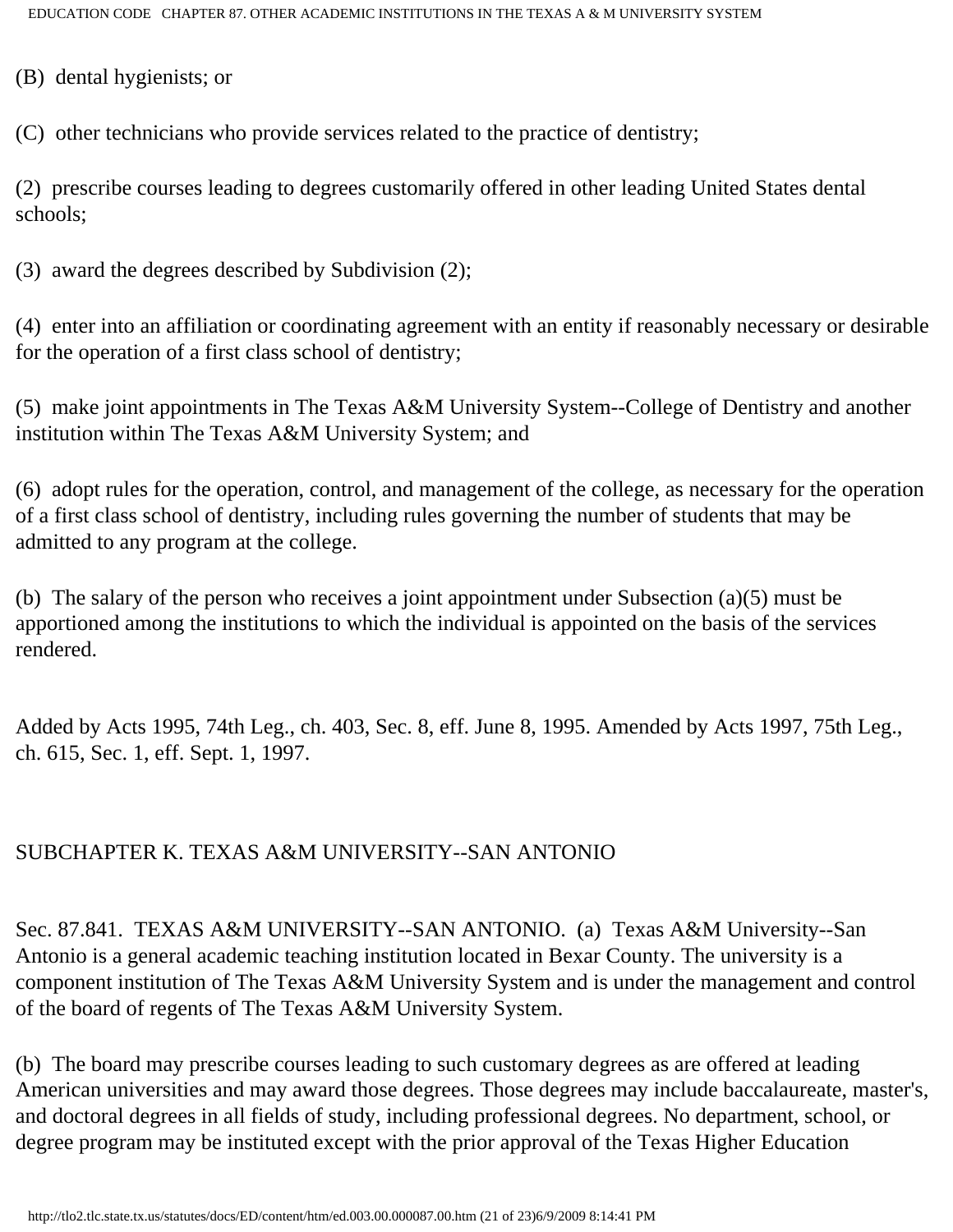Coordinating Board.

(c) The board also has the same powers and duties concerning Texas A&M University--San Antonio as are conferred on the board by statute concerning Texas A&M University.

(d) Notwithstanding any other provision of this subchapter, Texas A&M University--San Antonio may not operate as a general academic teaching institution until the Texas Higher Education Coordinating Board certifies that enrollment at the Texas A&M University--Kingsville System Center--San Antonio has reached an enrollment equivalent of:

(1) 1,000 full-time students for one semester if the legislature authorizes revenue bonds to be issued to finance educational and related facilities for the institution, and the bonds are issued for that purpose; or

(2) 2,500 full-time students for one semester if the conditions specified by Subdivision (1) are not satisfied.

Added by Acts 2003, 78th Leg., ch. 1188, Sec. 1, eff. June 20, 2003.

Amended by:

Acts 2005, 79th Leg., Ch. [793](http://www.legis.state.tx.us/tlodocs/79R/billtext/html/SB00296F.HTM), Sec. 1, eff. June 17, 2005.

## SUBCHAPTER L. TEXAS A&M UNIVERSITY--CENTRAL TEXAS

Sec. 87.861. TEXAS A&M UNIVERSITY--CENTRAL TEXAS. (a) Texas A&M University--Central Texas is a general academic teaching institution located in Bell County. The university is a component institution of The Texas A&M University System and is under the management and control of the board of regents of The Texas A&M University System.

(b) The board may prescribe courses leading to such customary degrees as are offered at leading American universities and may award those degrees. Those degrees may include baccalaureate, master's, and doctoral degrees in all fields of study, including professional degrees. No department, school, or degree program may be instituted except with the prior approval of the Texas Higher Education Coordinating Board.

(c) The board also has the same powers and duties concerning Texas A&M University--Central Texas as are conferred on the board by statute concerning Texas A&M University.